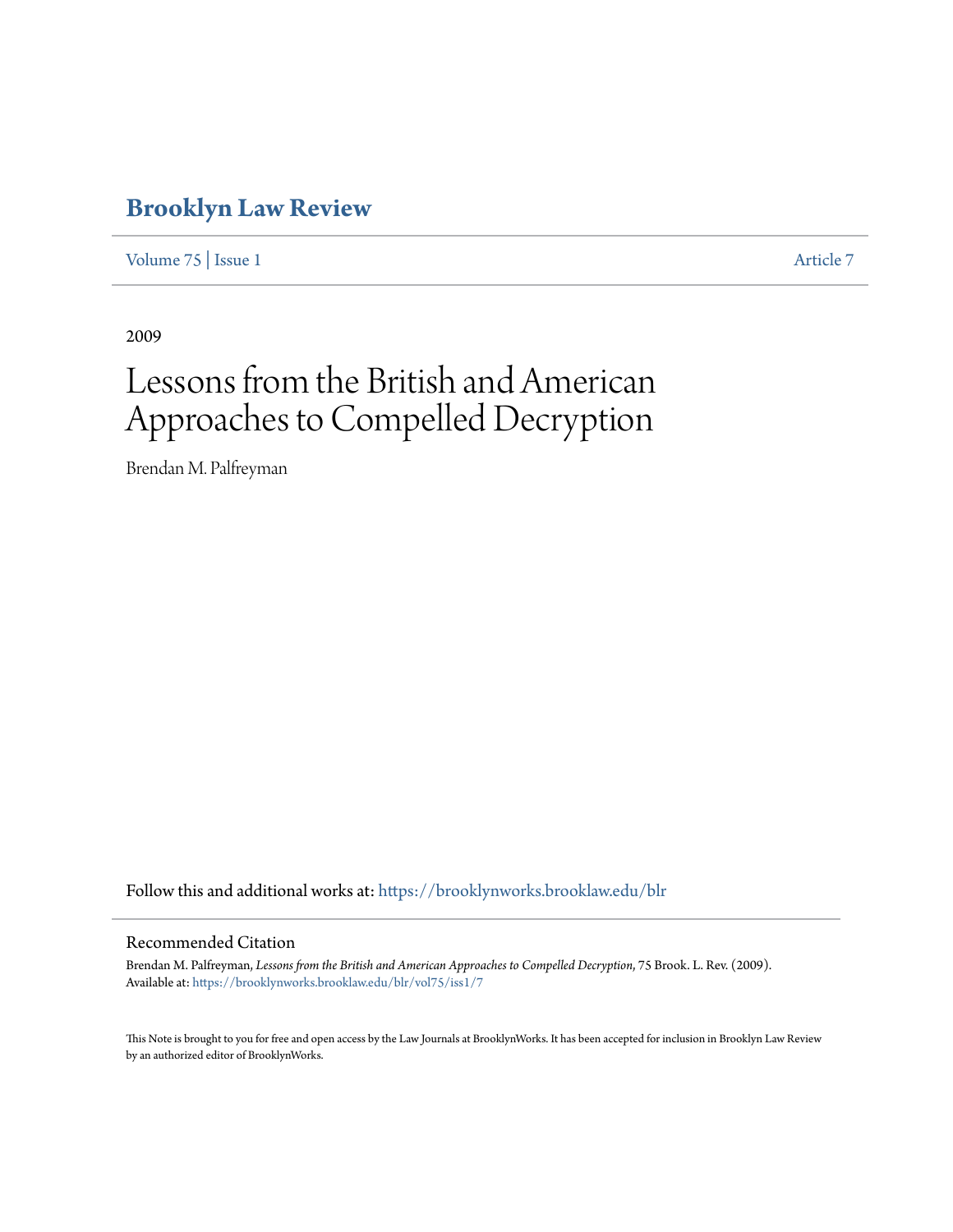# Lessons from the British and American Approaches to Compelled Decryption

As society careens faster and faster into the digital age, the amount of information stored electronically will only continue to grow.1 This proliferation of electronic storage has given rise to new threats to data security, both legal and illegal.2 To protect against these extrinsic threats, people have increasingly turned to data encryption, a process that renders data unintelligible to unauthorized viewers.<sup>3</sup> Due to the limits of current technology, encryption software programs, some of which are available free to the public,<sup>4</sup> can render data virtually indecipherable without access to the appropriate encryption key or password. Encryption is a "double-edged

 $\overline{a}$ 

 A powerful encryption software program, named TrueCrypt, can be downloaded free of charge at the TrueCrypt web site. TrueCrypt, Downloads, http://www.truecrypt.org/downloads (last visited Aug. 28, 2009).

<sup>&</sup>lt;sup>1</sup> The amount of data stored electronically has grown exponentially in the last several decades. *See generally* Larry Swezey, *It's Happening Now: This Is the Tera Era of Data Storage*, COMPUTER TECH. REV., Sept. 16, 2008, http://www.wwpi.com/ index.php?view=article&id=6146. 2

Illegal threats to electronically stored data include identity theft, corporate espionage, phishing, etc. *See generally* Terrence Berg, *The Changing Face of Cybercrime: New Internet Threats Create Challenges to Law Enforcement*, 86 MICH. B.J. 18, 18 (2007).

*See generally infra* note 14; *see also* Press Release, PGP Corp., Aberdeen Group Research Reveals Increased Use of Encryption by Top Performing, Best-in-Class Companies (Nov. 20, 2008), *available at* http://www.pgp.com/insight/newsroom/ press\_releases/aberdeen\_group\_research.html ("[T]he use of encryption to protect sensitive data in the enterprise is becoming even more pervasive . . . .").

<sup>&</sup>lt;sup>5</sup> In *In re Grand Jury Subpoena to Boucher*, with regard to the government's efforts to decrypt seized encrypted files, a Secret Service agent testified "that it is nearly impossible to access these encrypted files without knowing the password. . . . The only way to get access without the password is to use an automated system which repeatedly guesses passwords. According to the government, the process . . . could take years . . . ." *In re* Grand Jury Subpoena to Boucher (*Boucher I*), No. 2:06-mj-91, 2007 WL 4246473, at \*2 (D. Vt. Nov. 29, 2007), *rev'd*, No. 2:06-mj-91, 2009 WL 424718 (D. Vt. Feb. 19, 2009); *see also* D. Forest Wolfe, *The Government's Right to Read: Maintaining State Access to Digital Data in the Age of Impenetrable Encryption*, 49 EMORY L.J. 711, 712 (2000) ("Modern computerized cryptography uses encryption algorithms to keep digital information private, and the most complex of these algorithms can encode data so thoroughly that it would take millennia to decipher it with current technology." (citations omitted)); *see infra* Part II.B. Of course, future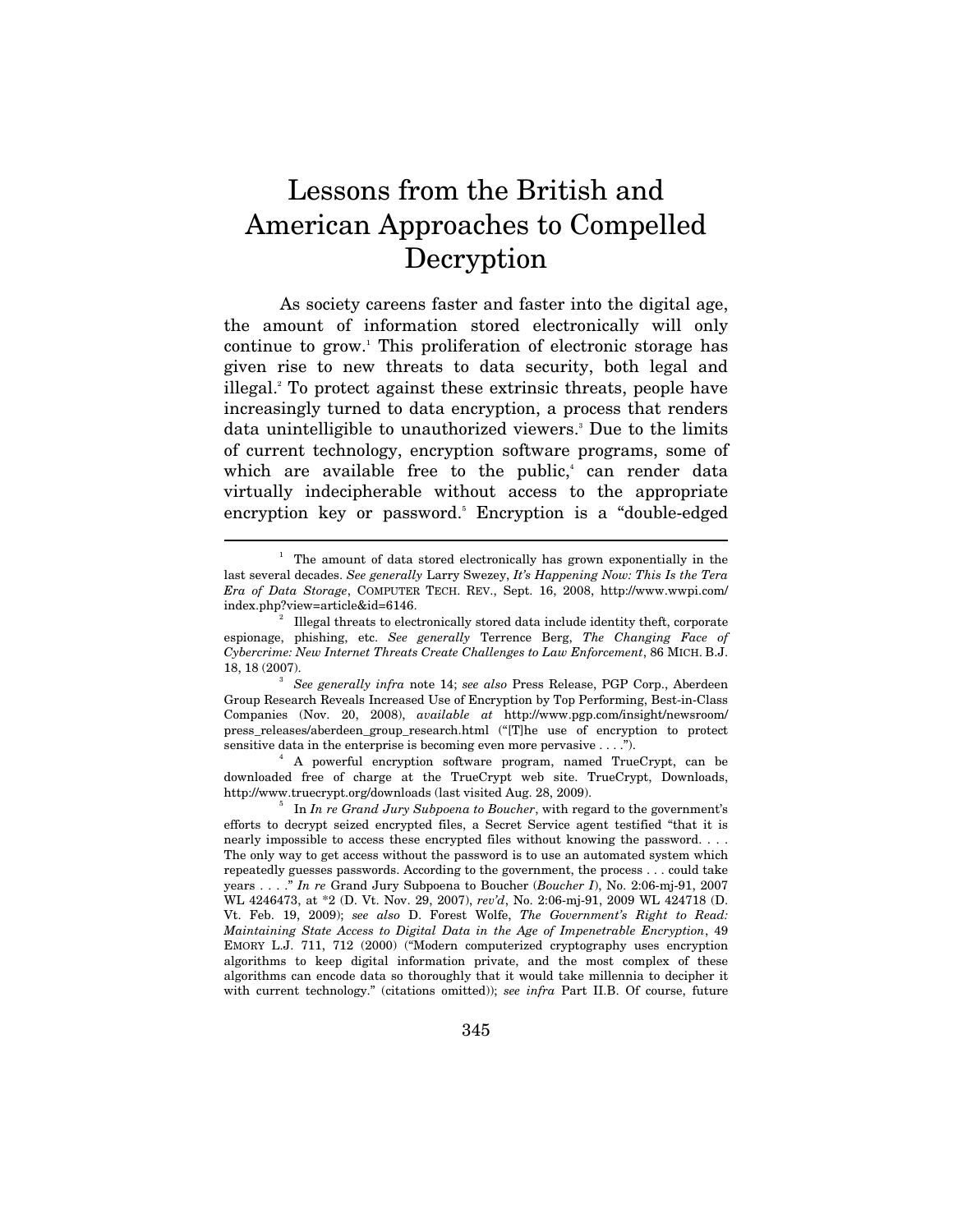sword," and can be used by criminals and ordinary citizens alike.6 This presents a major dilemma for law enforcement officials, who, without the proper legal mechanisms, would be practically powerless to gather electronic evidence in the face of widespread encryption.<sup>7</sup>

Because the trend towards the ever increasing use of data encryption is not confined to the United States, the aforementioned dilemma is an issue for law enforcement agencies around the world. Despite being faced with the same problem, countries have adopted different solutions. In particular, the United States and Great Britain have approached the dilemma in vastly different fashions.

Great Britain has taken a direct, and decidedly pro-law enforcement, approach. Under Part III of the Regulation of Investigatory Powers Act ("RIPA"), various British governmental actors are empowered to compel decryption and criminally charge citizens who refuse to comply.<sup>8</sup> This statute has drawn criticism from a variety of groups, ranging from civil rights activists to citizens concerned about the deleterious effect the statute could have on the British economy.<sup>9</sup>

The United States has adopted an entirely different approach.10 Unlike Great Britain, the United States has, as of now, declined to statutorily grant law enforcement the power to compel decryption.11 Due to this lack of statutory guidance, the issue of compelled decryption has been left to the judiciary. Although case law on the subject is extremely limited, at least one early decision has analyzed this problem under Fifth

advances in technology are hard to predict, and there could be major advances in either encryption or encryption-cracking technology. It is part of an ongoing struggle between those creating more powerful encryption and those creating more powerful computers to break encryption. *See* Dawn Walton, *A Quantum Leap in Information Security*, GLOBE & MAIL, Apr. 3, 2007, at B9 (discussing a very advanced form of encryption in development called quantum cryptography).

<sup>&</sup>lt;sup>6</sup> Press Release, U.S. Senator Patrick Leahy, Statement at Hearing of Senate Judiciary Subcommittee on Technology, Terrorism, and Government Information on "The Encryption Debate: Criminals, Terrorists, And the Security Needs of Business and Industry" (Sept. 3, 1997), *available at* http://leahy.senate.gov/ press/199709/970903.html ("As with other dual-use technologies, encryption has both good and bad uses."). 7

 $\int$ <sup>7</sup> Infra Part I.B.

<sup>&</sup>lt;sup>8</sup> Regulation of Investigatory Powers Act, 2000, ch. 23, §§ 49-56 (Eng.). <br><sup>9</sup> See infra Part IV.A.

<sup>&</sup>lt;sup>10</sup> Jeffrey Yeates, *CALEA and the RIPA: The U.S. and the U.K. Responses to*  $\overline{C}$ *Wiretapping in an Increasingly Wireless World*, 12 ALB. L.J. SCI. & TECH. 125, 141 (2001) ("Significantly, [under CALEA] telecom carriers have no responsibility to decrypt any encrypted communications or ensure that law enforcement can do so."). See generally  $id.$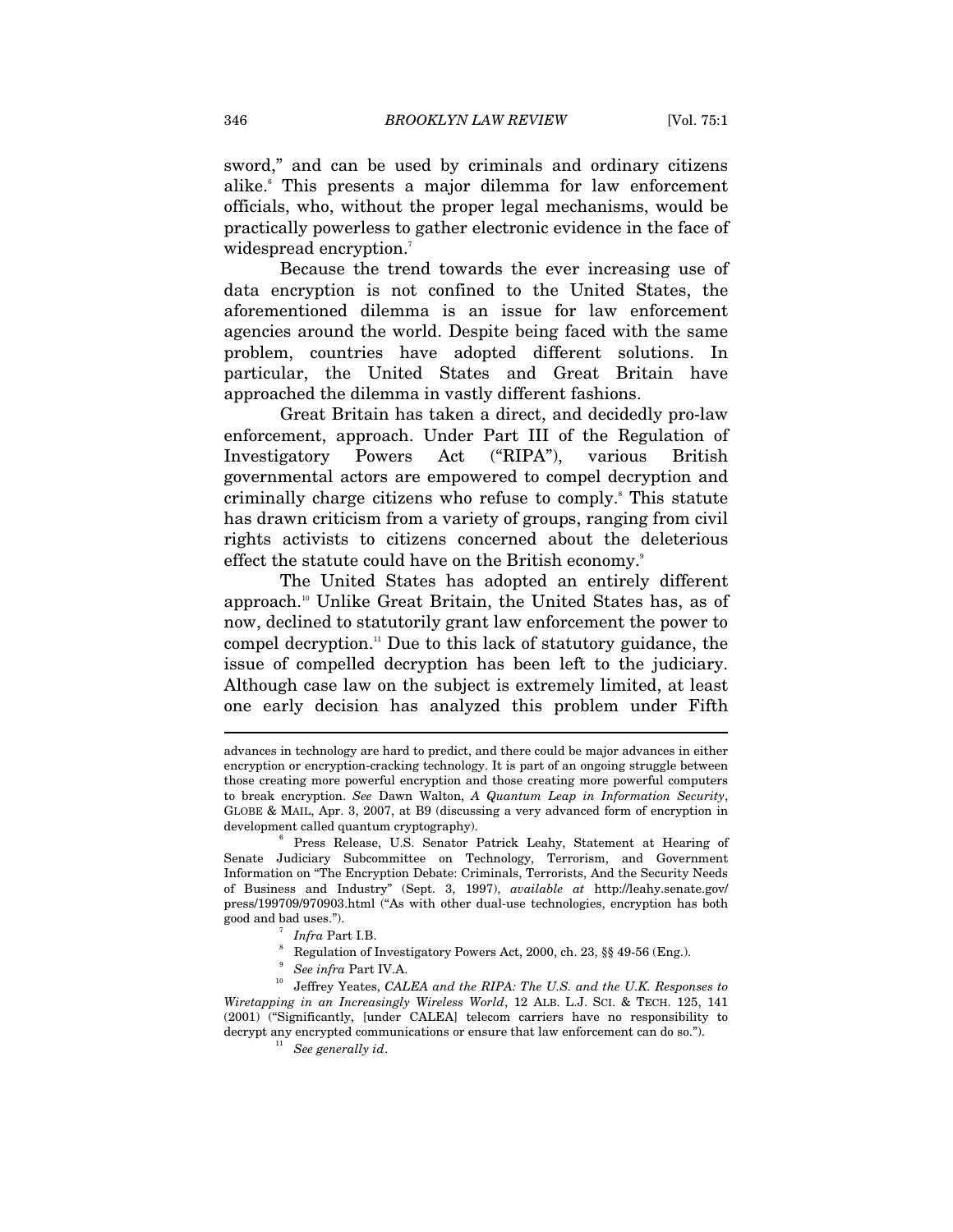Amendment jurisprudence.12 In *In re Grand Jury Subpoena to Boucher*, a magistrate judge in the District of Vermont ruled that the federal government could not compel a citizen to turn over his encryption password because doing so would infringe upon his Fifth Amendment privilege against selfincrimination.<sup>13</sup>

Both approaches are decidedly problematic, albeit in different ways. The British approach, while highly protective of law enforcement interests, encroaches too far on individual civil liberties. The American approach, as typified by *Boucher*, while adequately protecting civil liberties, leaves the government without the proper tools to effectively fight crime in a digital age. The consequences of the ubiquitous use of unbreakable encryption by criminals like terrorists, hackers, child pornographers, and members of organized crime syndicates, to name a few, would be devastating.<sup>14</sup> This Note

 $\overline{a}$ 

We are all acutely aware of, and concerned about, the "bad" uses of encryption by criminals, who want to thwart police surveillance of their criminal activities, and by spies, who engage in activities harmful to our national security. The Working Group report contains startling estimates of 50 to 100 percent in the future annual growth rates for criminal uses of encryption. Even if the impact on law enforcement is not great now, the potential future impact is alarming.

 $12$  The first case, as far as my research has revealed, to deal with this issue is *In re Grand Jury Subpoena to Boucher*, which analyzed the issue under Fifth Amendment jurisprudence. *In re* Grand Jury Subpoena to Boucher (*Boucher I*), No. 2:06-mj-91, 2007 WL 4246473, at \*2 (D. Vt. Nov. 29, 2007), *rev'd*, No. 2:06-mj-91, 2009 WL 424718 (D. Vt. Feb. 19, 2009). Notably, on February 19, 2009, the decision was reversed by District Judge William K. Sessions on narrow grounds. *In re* Grand Jury Subpoena to Boucher (*Boucher II*), No. 2:06-mj-91, 2009 WL 424718 (D. Vt. Feb. 19, 2009); *see also infra* note 50. Judge Sessions held that, due to a body of law called the foregone conclusion doctrine, the defendant would not be able to resist the governmental order to turn over his password. *Boucher II*, 2009 WL 424718, at \*3-4; *see also infra* notes 104-111 and accompanying text. This narrow holding does not alter the following analysis because where the foregone conclusion doctrine does not apply, defendants could still seek refuge in the Fifth Amendment.<br><sup>13</sup> Boucher II, 2009 WL 424718, at \*3.<br><sup>14</sup> In a 1997 press release, Senator Patrick Leahy (D-VT) stated,

Press Release, U.S. Senator Patrick Leahy, Statement at Hearing of Senate Judiciary Subcommittee on Technology, Terrorism, and Government Information on "The Encryption Debate: Criminals, Terrorists, And the Security Needs of Business and Industry" (Sept. 3, 1997), *available at* http://leahy.senate.gov/press/199709/ 970903.html; s*ee also Security and Freedom through Encryption (SAFE) Act: Hearing on H.R. 850 Before the H. Armed Servs. Comm.*, 106th Cong. (1999) (statement of Janet Reno, Att'y Gen. of the United States), *available at* http://www.usdoj.gov/ archive/ag/testimony/1999/agarmed071399.htm ("[I]t will become far more difficult for the FBI, DEA, and other federal, state, and local, law enforcement agencies, faced with the rising threat from the criminal use of commercially available encryption, to protect the public from crimes such as terrorism, narcotics trafficking, economic fraud, and child pornography.").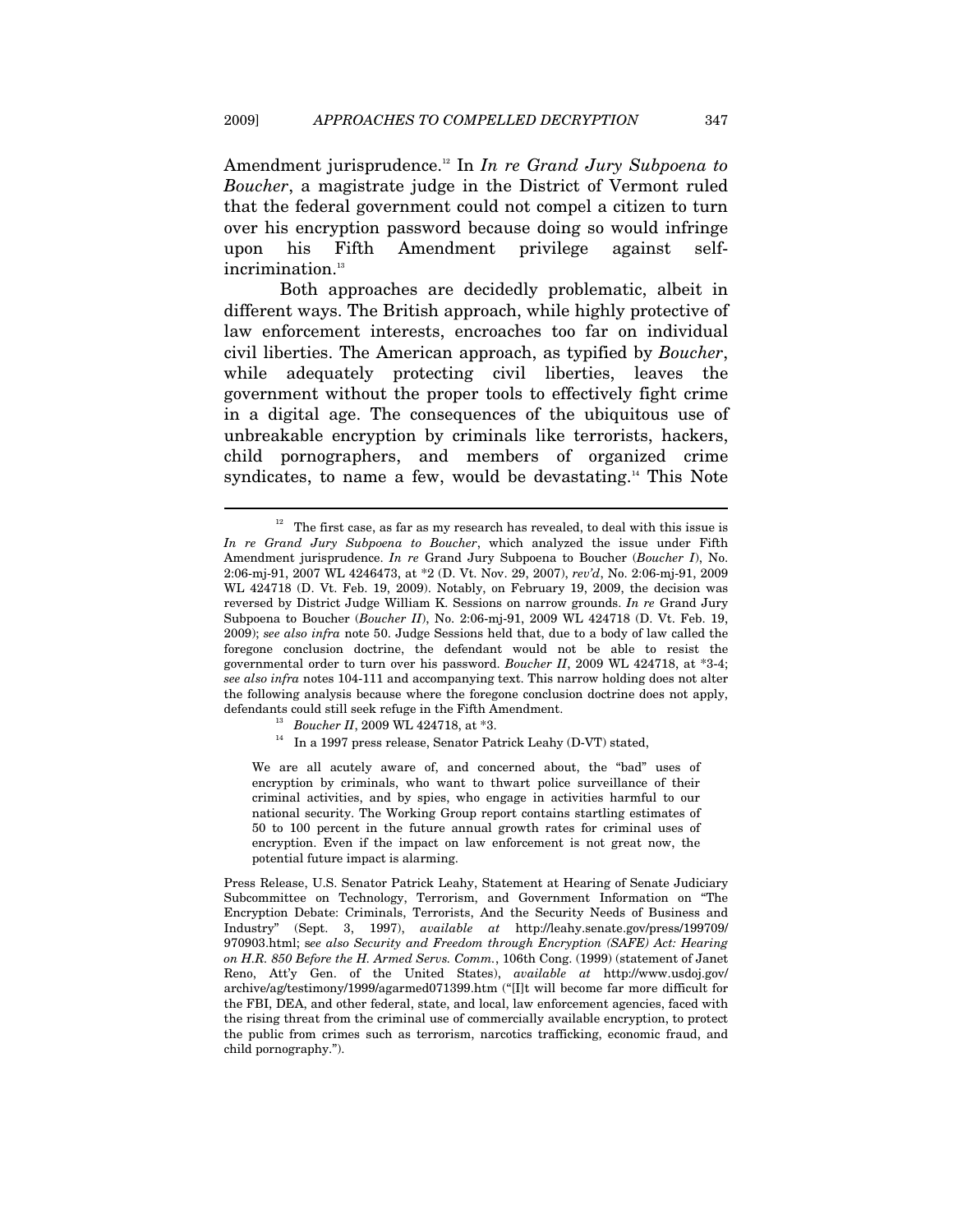examines both methods and argues that America should devise a new approach by drawing upon the strengths of each tack and devise a middle ground that provides for both effective law enforcement and adequate protection of civil liberties.

Part I of this Note briefly describes the history and technical background of encryption. Then, Part II discusses the American approach to compelled decryption and the application of the Fifth Amendment, while Part III analyzes the British approach of statutorily compelled decryption. Next, Part IV discusses the criticisms levied at both of the approaches and proposes a statutory middle ground based, in part, on the federal wiretap statute in the Omnibus Crime Control Statute. Finally, the Note concludes with a reiteration of the notion that both approaches have fundamental flaws and that American policy makers should consider adopting a middle ground.

#### I. HISTORY AND TECHNICAL BACKGROUND OF ENCRYPTION

The goal of encryption is to safeguard important data from unauthorized viewing by third parties.15 Although modern encryption in its digital form is a relatively recent innovation, more primitive forms have been in existence for thousands of years.16 With the passage of time and advances in technology, encryption techniques have grown immensely more sophisticated.<sup>17</sup> Currently, freely available software can render data virtually undecipherable without the proper password or encryption key.<sup>18</sup>

# *A. History and Background of Encryption*

Cryptography, the science of secret writing, $19$  is the means by which parties can safeguard their important information by preventing unauthorized access. In order to keep information secret, a party will encrypt it, which is the method by which a message is rendered undecipherable to third parties, and in order for the authorized party to read the

<sup>&</sup>lt;sup>15</sup> See infra text accompanying notes 19-20, 24-27.<br><sup>16</sup> See infra text accompanying notes 24-27.<br><sup>17</sup> See supra note 4.<br><sup>19</sup> THE AMERICAN HERITAGE DICTIONARY OF ENGLISH LANGUAGE 439 (Houghton Mifflin Co., 4th ed. 2000) (defining cryptography as "1. The process or skill of communicating in or deciphering secret writings or ciphers. 2. Secret writing.").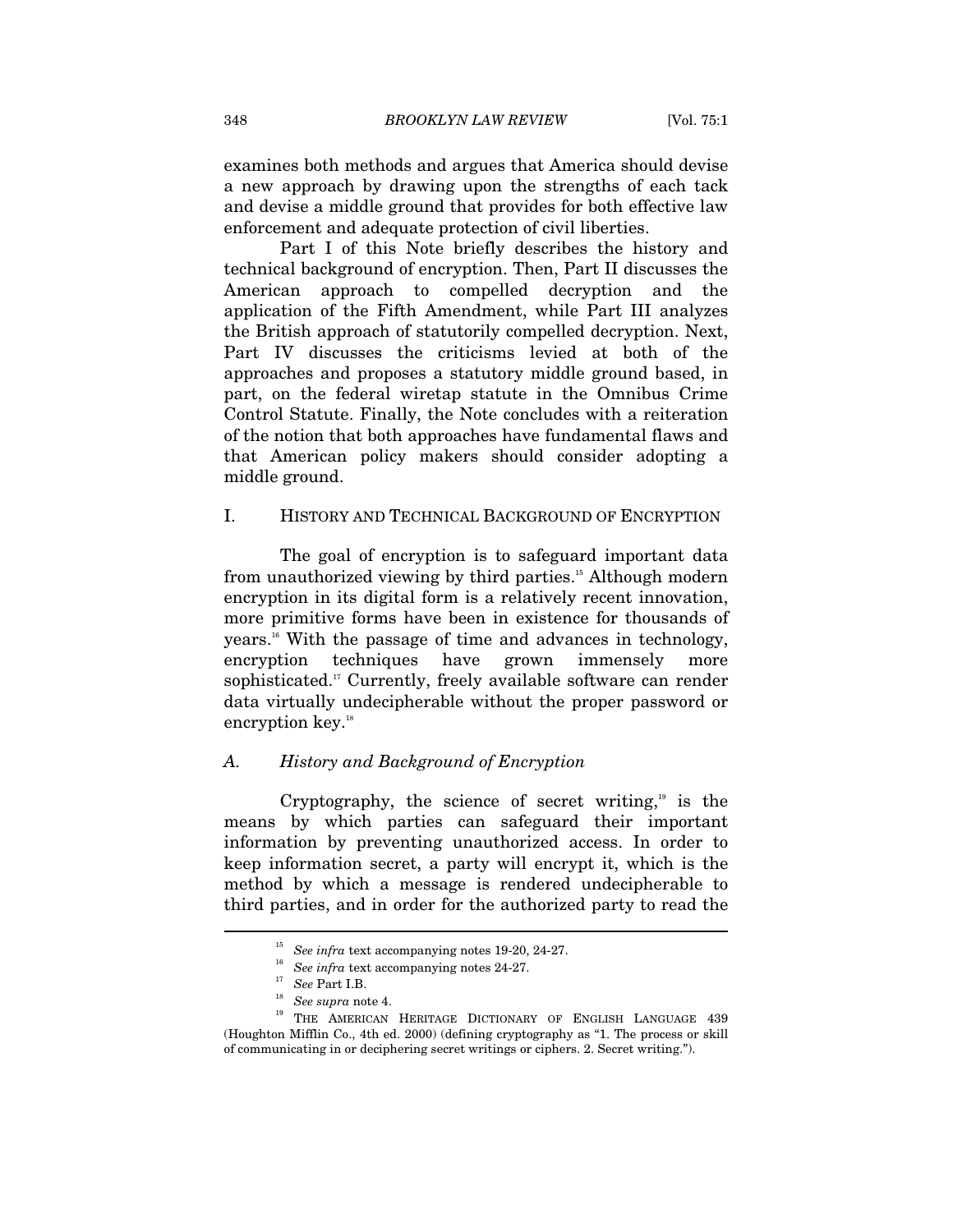hidden message, it must be decrypted, which is the method by which a secret message is turned into regular text.<sup>20</sup> Depending on whether the data is encrypted or decrypted, it is referred to as "plaintext" or "ciphertext." Plaintext is the underlying information that is being encrypted—i.e., the secret message or document that is meant to be protected.<sup>21</sup> Ciphertext is the product of the encryption—i.e., the undecipherable text in which the message is hidden.<sup>22</sup> Anyone wishing to uncover the secret message, including governments acting in their criminal investigatory capacities, will be after the underlying data, i.e., the plaintext.<sup>23</sup>

States and individuals have relied on cryptography to safeguard critical information and communications throughout history. A primitive example of the practice, reported by Greek historian Herodotus, involved the tattooing of a secret message on the scalp of a slave, allowing the slave's hair to grow back, and then sending the slave to the recipient of the message so that his head could be shaved and the secret message revealed.24 Julius Caesar employed a slightly more advanced method of cryptography in ancient Roman times.<sup>25</sup> Fearing that his military communiqués would be intercepted, Caesar employed the simple cryptographic process of shifting every letter in the alphabet up three steps, such that a "B" would become a "E," and a "P" would become an "S."26 Since the days of Herodotus and Julius Caesar, encryption methods have evolved from simple ciphers, to complex mechanical devices, $27$ 

Id. at 589 (defining encrypt as "[t]o alter (a file, for example) using a secret code so as to be unintelligible to unauthorized parties"). *Id*. at 473 (defining decryption as "[a] deciphered or decoded message"). 21 Phillip R. Reitinger, *Compelled Production of Plaintext and Keys*, 1996 U.

CHI. LEGAL F. 171, 172 n.8 (1996) ("'Plaintext' is unencrypted or decrypted text; 'ciphertext' is encrypted text."). 22 *Id.*

<sup>&</sup>lt;sup>23</sup> The government, in attempting to acquire criminal evidence where encryption has been utilized, will seek to gain either the plaintext, or the encryption key/password so that they can decipher the ciphertext on their own. Reitinger, *supra* note 21, at 175. Regardless, the ultimate aim of the government is to uncover the underlying data, i.e., the plaintext.<br><sup>24</sup> HERODOTUS, 3 THE HISTORY OF HERODOTUS 197 (George Rawlinson trans.,

D. Appleton & Co. 1889) ("Thus accordingly he did; and as soon as ever the hair was grown, he despatched the man to Miletus giving him no other message than this—

<sup>&#</sup>x27;When thou art come to Miletus, bid Aristagoras shave thy head and look thereon.'"). 25 Adam C. Bonin, *Protecting Protection: First and Fifth Amendment Challenges to Cryptography Regulation*, 1996 U. CHI. LEGAL F. 495, 497 (1996). 26 *Id.*

<sup>27</sup> *See* Aaron M. Clemens, *No Computer Exception to the Constitution: The Fifth Amendment Protects Against Compelled Production of an Encrypted Document or*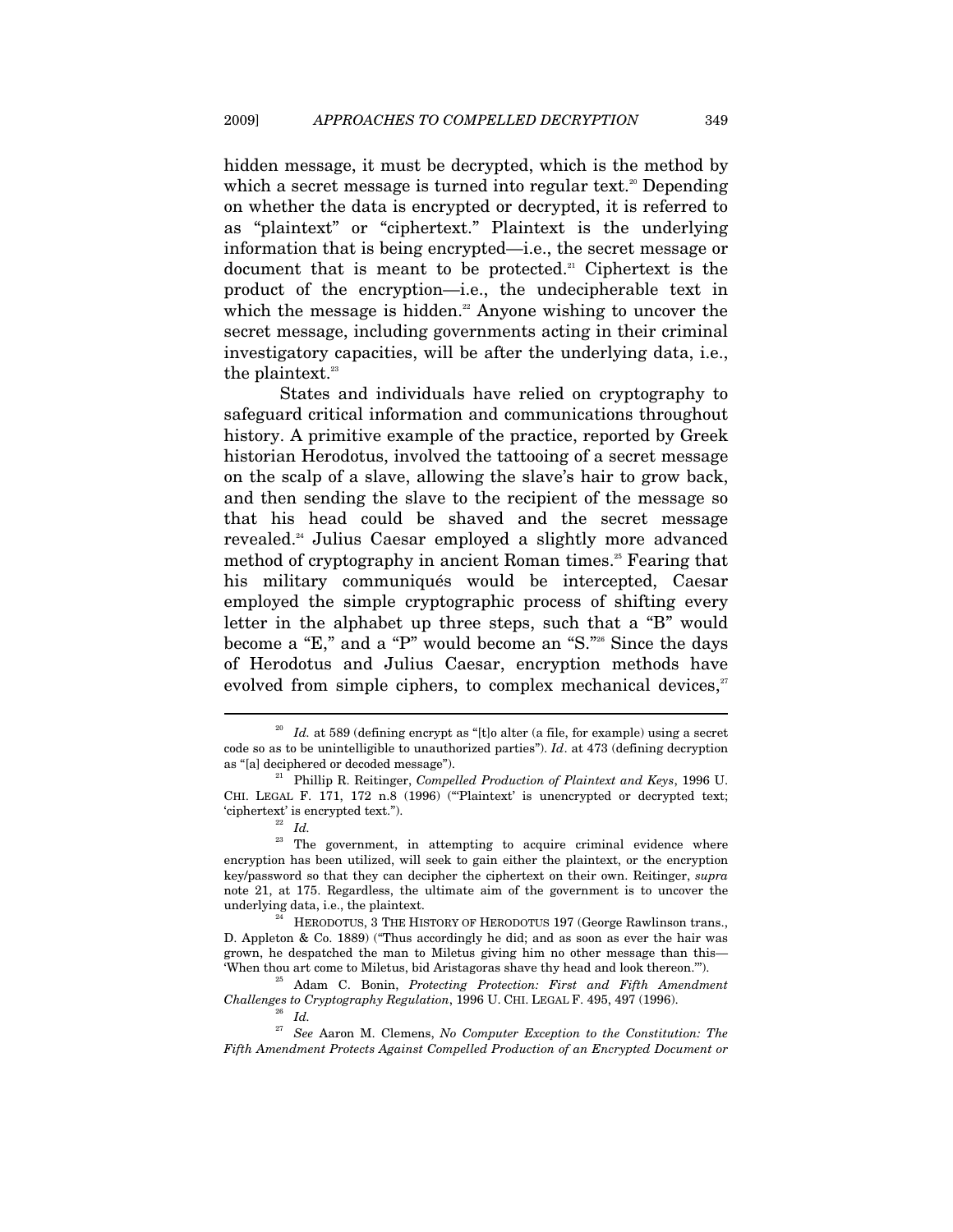and finally to digital encryption of electronic data. Today, electronic encryption has become standard practice for governments, corporations, and, to a somewhat lesser extent, individuals.<sup>28</sup>

#### *B. Technical Background*

Although the basic idea of cryptography is simple, in fact it can be a quite complex process. As one might suspect, in today's digital world, ciphers are no longer created and decoded simply by tattooing or transcribing letters. Rather, quite intricate methods are required to encrypt and decrypt messages.

First, in order to decrypt information that has been encrypted using modern techniques, an "encryption key" is needed. An encryption key is essentially a very long string of numbers whose length makes it extremely hard to memorize.<sup>29</sup> Users of encryption software generally do not have to remember this long number and, instead, can enter a more easily remembered password or passphrase, which in turn activates the encryption key.<sup>30</sup> Thus, when the government seeks to compel an ordinary citizen to turn over the means by which he can decrypt the data, the disclosure order will

decimal digits." (footnote omitted)).<br><sup>30</sup> Such a password would be similar to the password used to log into an email account, or the pin number used to access a bank account at an ATM.

*Private Key*, 8 UCLA J.L. & TECH. 2, 4 n.26 (2004) (describing the German Enigma machine).<br><sup>28</sup> See David B. Walker, *Privacy in the Digital Age: Encryption Policy—A Call* 

*for Congressional Action*, 1999 STAN. TECH. L. REV. 3, 14 (1999) ("Encryption is becoming a central fixture in the burgeoning electronic commerce industry."). *See generally* Declan McCullagh, CNET NEWS, *Obama's New BlackBerry: The NSA's Secure PDA?*, Jan. 13, 2009, http://news.cnet.com/obamas-new-blackberry-the-nsassecure-pda/ (discussing balancing President-Elect Barack Obama's desire to continue using his mobile email device with the paramount need to encrypt sensitive data). 29 Anoop MS, *Public Key Cryptography: Applications Algorithms and* 

*Mathematical Explanations* 2 (2007), *available at* http://www.tataelxsi.com/ whitepapers/pub\_key2.pdf?pdf\_id=public\_key\_TEL.pdf [hereinafter *Public Key Cryptography*] ("The public key algorithms operate on sufficiently large numbers to make [deriving the private key from the public key] practically impossible and thus make the system secure. For example, RSA algorithm operates on large numbers of thousands of bits long."); *see also* Reitinger, *supra* note 21, at 174 ("For example, the widely used Data Encryption Standard ("DES") algorithm uses a single key fifty-six bits in length—up to more than 70,000,000,000,000,000 in decimal notation*—*for both encryption and decryption. Public-key algorithms use different keys for encryption and decryption, and much longer keys, such as 512 (and greater) bit numbers*—*over 150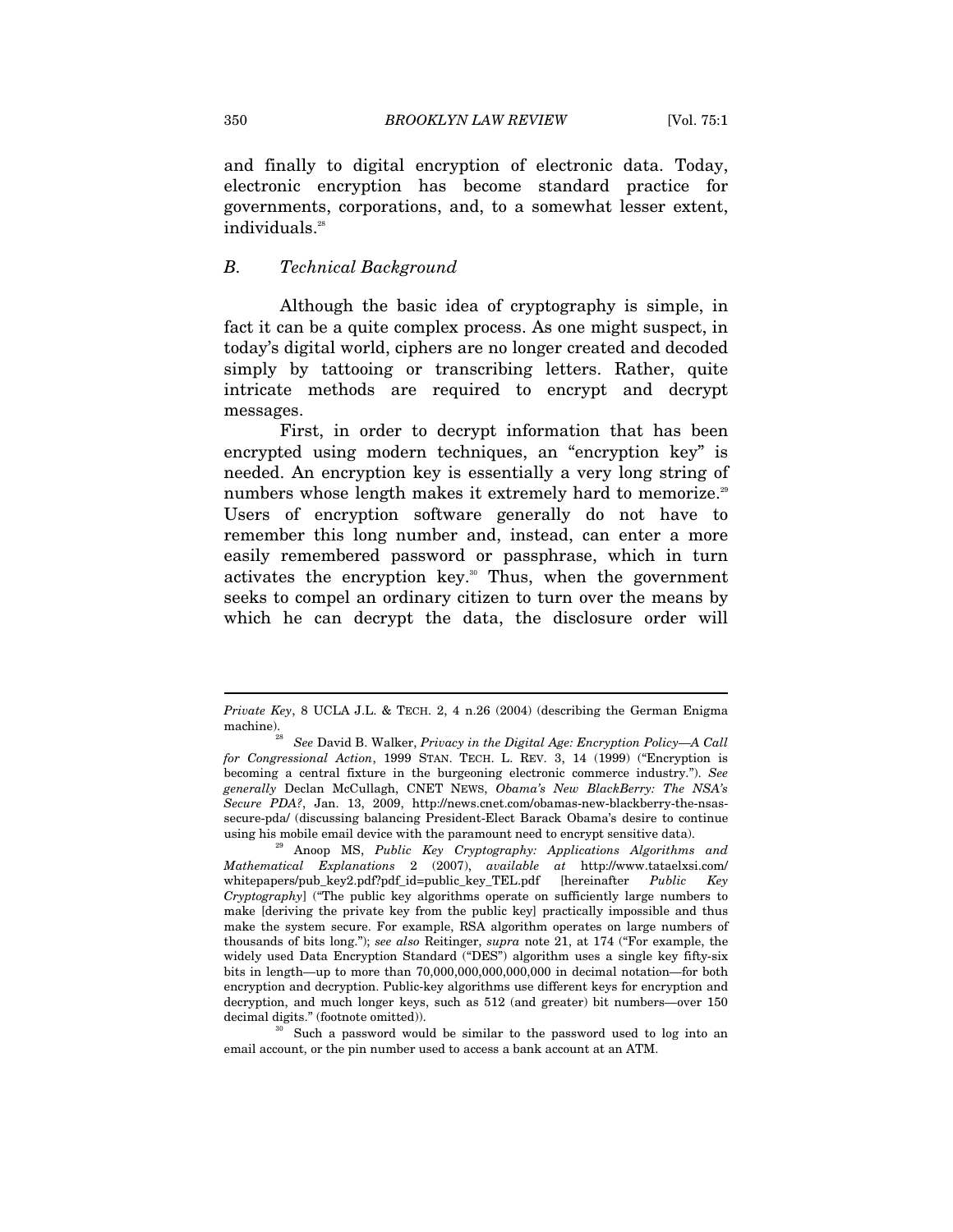typically compel him to turn over his password rather than the encryption key.<sup>31</sup>

There are two methods of using encryption keys—public key encryption and private key encryption. Historically, most encryption was accomplished via the private key method. In the simplest of terms, a private key system involves one key that is used for both encrypting and decrypting the encoded message.32 The sender uses a certain key to encrypt the message, and the receiver uses that same key to decrypt it.<sup>33</sup>

In 1976<sup>34</sup> Whitfield Diffie and Martin Hellman proposed a new method of encryption: public key encryption.<sup>35</sup> In this system, there are two keys, a public key, which is used for encryption, and a private key, which is used for decryption.<sup>36</sup> The public key is available to the public at large, and the private key is known only to the person using the encryption.<sup>37</sup> Thus, for example, if one wishes to send a secure message using this type of encryption, he would encrypt the message using a public key, send it, and then the recipient would decrypt the message using her private key.<sup>38</sup> One hoping to intercept and decrypt this message would be unable to do so using only the public key because it is a "computationally infeasible" task to derive the private key from the public key.<sup>39</sup> In other words, the reason it is difficult to break strong encryption is that while it is a simple task to compute the public key from the private key, it is extremely difficult to do the opposite and derive the private key from the public key.<sup>40</sup>

<sup>&</sup>lt;sup>31</sup> This was the case in *Boucher*. The government sought to force Mr. Boucher to turn over his encryption password. *See In re* Grand Jury Subpoena to Boucher (*Boucher I*), No. 2:06-mj-91, 2007 WL 4246473, at \*2 (D. Vt. Nov. 29, 2007), *rev'd*, No. 2:06-mj-91, 2009 WL 424718 (D. Vt. Feb. 19, 2009). 32 Wolfe, *supra* note 5, at 715. 33 *Id.*

 $^\mathrm{34}$  Public key encryption was actually invented earlier than 1976 by members of the British Government Communications Headquarters, but their findings were not disclosed. Martin Campbell-Kelly, *Not All Bad: An Historical Perspective on Software* 

*Patents*, 11 MICH. TELECOMM. & TECH. L. REV. 191, 230 (2005).<br><sup>35</sup> Whitfield Diffie & Martin E. Hellman, *New Directions in Cryptography*, 12 IEEE TRANSACTIONS ON INFO. THEORY 644 (1976).

<sup>&</sup>lt;sup>36</sup> *Public Key Cryptography*, *supra* note 29, at 3. *Id* 

<sup>&</sup>lt;sup>38</sup> *Id.*<br><sup>39</sup> Diffie & Hellman, *supra* note 35, at 644.

Public Key Cryptography, *supra* note 29, at 1-2. It is a computationally infeasible task to derive the private key because:

The private and public key of a device is related by the mathematical function called the one-way function. One-way functions are mathematical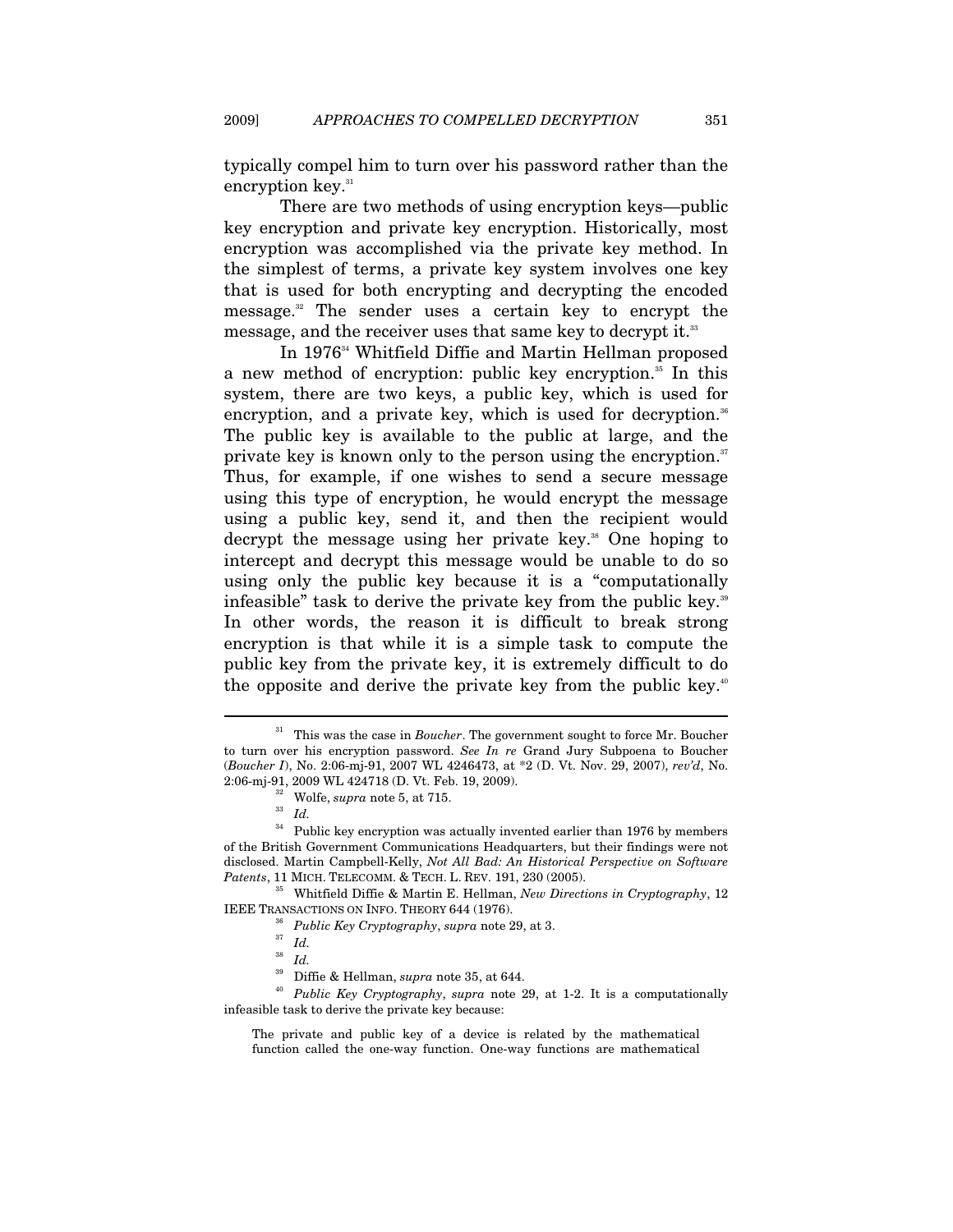This is known as a "one-way function" because it is only easily solvable in one direction.<sup>41</sup> The only way to ascertain the private key in such circumstances is to use a specialized computer program that guesses, one at a time, the correct number.<sup>42</sup> This process can take an exceptionally long time.<sup>43</sup> Thus, it is virtually impossible to break strong public key encryption without compelling, or otherwise obtaining, access to the private key.<sup>44</sup>

# II. THE AMERICAN APPROACH TO COMPELLED KEY **DISCLOSURE**

Encryption technology is a double-edged sword and, as such, can be utilized by criminals to shield evidence from governments.45 Unlike Great Britain, which has dealt with the issue statutorily,<sup>46</sup> Congress has thus far declined to pass a statute directly addressing the issue of compelled decryption.<sup>47</sup> Thus, the problem has been left to the judiciary, and there it has been examined under Fifth Amendment jurisprudence.

#### *Id.*

 $\overline{a}$ 

<sup>41</sup> *Id.*

- $\begin{array}{ll} ^{42} & \textit{See supra note 5 and accompanying text.} \\ ^{43} & \textit{Id.} \\ ^{44} & \textit{See supra text accompanying notes 41-44.} \end{array}$
- 

<sup>45</sup> See supra note 6.<br><sup>46</sup> The Regulation of Investigatory Powers Act was passed in 2000. Regulation of Investigatory Powers Act, ch. 23, §§ 49-56. 47 Congress had an opportunity to address the issue of compelled decryption

in the Communications Assistance for Law Enforcement Act ("CALEA"). 47 U.S.C. §§ 1001-1010 (2006). The only section that references encryption merely states that telecommunications providers will not be responsible for decrypting any encrypted information that happens to moving over its lines. *Id.* § 1002(b)(3) ("A telecommunications carrier shall not be responsible for decrypting, or ensuring the government's ability to decrypt, any communication encrypted by a subscriber or customer, unless the encryption was provided by the carrier and the carrier possesses the information necessary to decrypt the communication."). Therefore, unlike its British counterpart, CALEA does not contain any language compelling individuals to decrypt their encrypted data. *See generally* RIPA, 2000, ch. 23 (Eng.).

functions in which the forward operation can be done easily but the reverse operation is so difficult that it is practically impossible. In public key cryptography the public key is calculated using private key on the forward operation of the one-way function. Obtaining of private key from the public key is a reverse operation. If the reverse operation can be done easily, that is if the private key is obtained from the public key and other public data, then the public key algorithm for the particular key is cracked. The reverse operation gets difficult as the key size increases.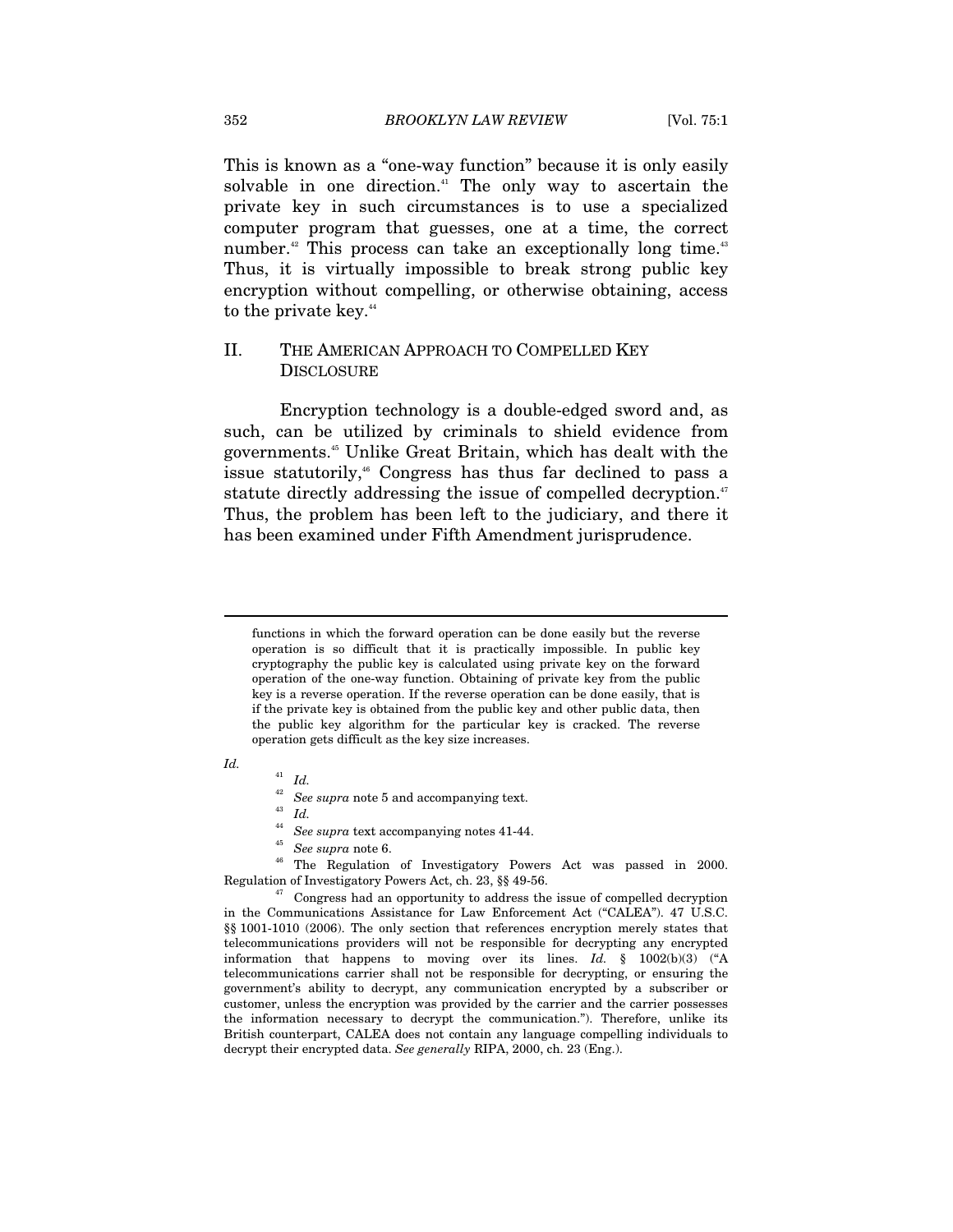#### *A. Fifth Amendment Analysis*

The first federal case to directly touch upon the issue of compelled decryption is *In re Grand Jury Subpoena to Boucher*, handed down in the Federal District Court of Vermont on November 29th, 2007.48 In *Boucher*, Magistrate Judge Jerome J. Niedermeier held that the act of being compelled to turn over an encryption password has testimonial aspects.<sup>49</sup> As a result, the defendant was allowed to refuse to surrender his password under protection of the Fifth Amendment right to refrain from testimonial self-incrimination.<sup>50</sup> This case forms the basis of the American approach to compelled decryption under Fifth Amendment jurisprudence.

Early American legislators were so opposed to the ancient English system, in which admissions of guilt won under torture were admissible, that they made the right against self-incrimination a cornerstone of the Bill of Rights.<sup>51</sup>

 $\overline{a}$ 

 In *Boucher*, when Sebastien Boucher came over the border, his hard drive was unencrypted and government agents were able to view the files, thus learning of the existence of the purported child pornography. *Boucher II*, 2009 WL 424718, at \*3-4. Further, in admitting that the computer was his, Boucher communicated to the government that the files were under his control and authentic. *Id.* at \*4. Thus, the implicit assertions were foregone conclusions, and Judge Sessions ordered Boucher to comply with the order. *Id.*

<sup>48</sup> *See In re* Grand Jury Subpoena to Boucher (*Boucher I*), No. 2:06-mj-91, 2007 WL 4246473 (D. Vt. Nov. 29, 2007), *rev'd*, No. 2:06-mj-91, 2009 WL 424718 (D. Vt.

Feb. 19, 2009).<br><sup>49</sup> *Id.* at \*3.<br><sup>50</sup> *Id.* at \*3-4. The holding of *Boucher* was reversed on narrow grounds by the District Court of Vermont. *In re* Grand Jury Subpoena to Boucher (*Boucher II*), No. 2:06-mj-91, 2009 WL 424718, at \*3-4 (D. Vt. Feb. 19, 2009). Judge William K. Sessions reversed Judge Niedermeier's opinion on the grounds that the foregone conclusion doctrine precluded the use of Fifth Amendment protection. *Id.* As discussed later, in being forced to turn over a password, a defendant makes three implicit assertions which may be incriminating: that the sought after files exist, that they are authentic, and that the defendant has control over the files. *See infra* text accompanying notes 64- 65. When the government is already aware of these three facts, a defendant is not able to seek refuge in the Fifth Amendment because the incriminating information that would be produced is a foregone conclusion. *See infra* text accompanying notes 104-105.

This reversal does not alter the fundamental analysis presented here. It is easy to imagine a situation where the existence, authenticity, and control over a file or files were not a foregone conclusion. For example, the government could raid the headquarters of a criminal enterprise and find several encrypted hard drives. Because the hard drives were encrypted and the government never had initial access, a defendant ordered to turn over the password to these hard drives could potentially refuse to comply under the Fifth Amendment because the foregone conclusion doctrine would not apply. 51 *See* Brown v. Walker, 161 U.S. 591, 597 (1896) ("So deeply did the

iniquities of the ancient system impress themselves upon the minds of the American colonists that the States, with one accord, made a denial of the right to question an accused person a part of their fundamental law, so that a maxim, which in England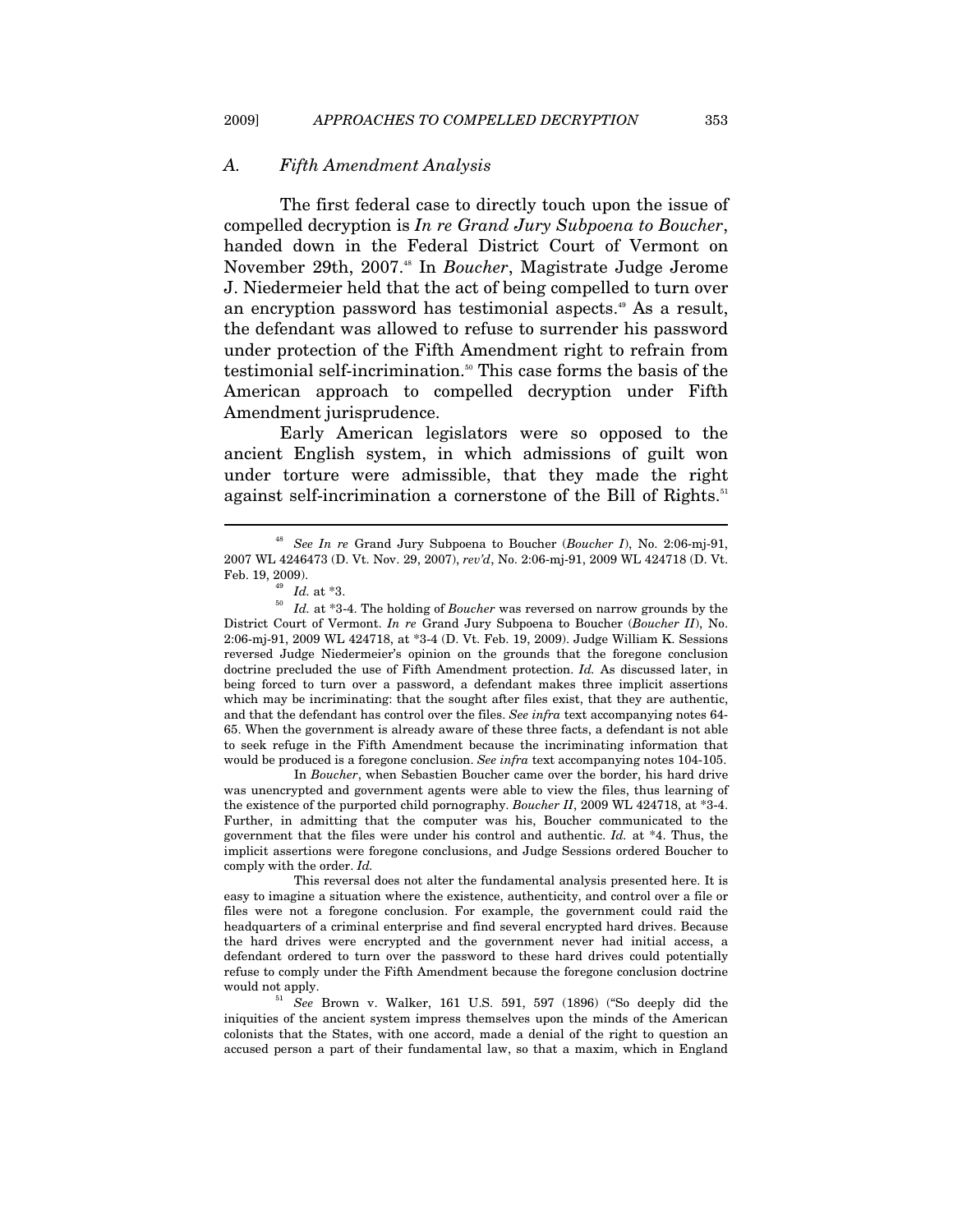The Fifth Amendment states, "No person shall . . . be compelled in any criminal case to be a witness against himself."52 This right against self-incrimination is not, however, absolute. In order for Fifth Amendment protection to attach, three prerequisites must be met: (1) the disclosure must be testimonial,<sup>53</sup> (2) the disclosure must be compelled,<sup>54</sup> and (3) it must be possible that criminal liability could result.<sup>55</sup> In the vast majority of criminal cases where the government is seeking an encryption key or password, that disclosure is being compelled and criminal liability could result, thus typically leaving only the question of whether disclosing the encryption key is testimonial in nature.56

A communication is considered testimonial when it "explicitly or implicitly, relate[s] a factual assertion or disclose[s] information."57 Conversely, the Supreme Court has held that a communication is non-testimonial when the suspect is "not required 'to disclose any knowledge he might have,' or

was a mere rule of evidence, became clothed in this country with the impregnability of

a constitutional enactment.").<br><sup>52</sup> U.S. CONST. amend. V.<br><sup>53</sup> Fisher v. United States, 425 U.S. 391, 408 (1976) ("Fifth Amendment . . . applies only when the accused is compelled to make a *testimonial* communication that

is *incriminating*." (second emphasis added)).  $1d$ . at 409 ("A subpoena served on a [person] requiring him to produce [documents] in his possession without doubt involves substantial compulsion."); *see also Boucher I*, 2007 WL 4246473, at \*2 ("Subpoenas require compliance and therefore constitute compulsion."). 55 Generally, Fifth Amendment protection does not attach unless there is the

possibility that criminal sanctions could result. *Fisher*, 425 U.S. at 408 ("Fifth Amendment . . . applies only when the accused is compelled to make a *testimonial*  communication that is incriminating."). Hence, if a suspect is granted complete immunity, he cannot seek refuge in the Fifth Amendment. United States v. Rose, 806 F.2d 931, 932 (9th Cir. 1986) ("The federal grant of use immunity is sufficient to overcome the Fifth Amendment privilege against self-incrimination."). More specifically, as a matter of common sense, encrypted information being sought by the government in its investigative capacity will likely be incriminating. In *Boucher*, the judge noted, "Because the files sought by the government allegedly contain child pornography, the entry of the password would be incriminating." *Boucher I*, 2007 WL 4246473, at \*2. 56 *See Boucher I*, 2007 WL 4246473, at \*2. Generally, the plaintext which is

hidden by the encryption would not be protected by the Fifth Amendment, because in most cases such plaintext would be voluntarily prepared, and thus would not be a testimonial statement afforded protection under the Fifth Amendment. Reitinger, *supra* note 21, at 178 ("[I]f law enforcement subpoenas information that I have encrypted, I must produce the information in plaintext if it remains available to me in that form, assuming I have no other proper objection, such as my privilege against selfincrimination"). 57 Doe v. United States, 487 U.S. 201, 210 (1988).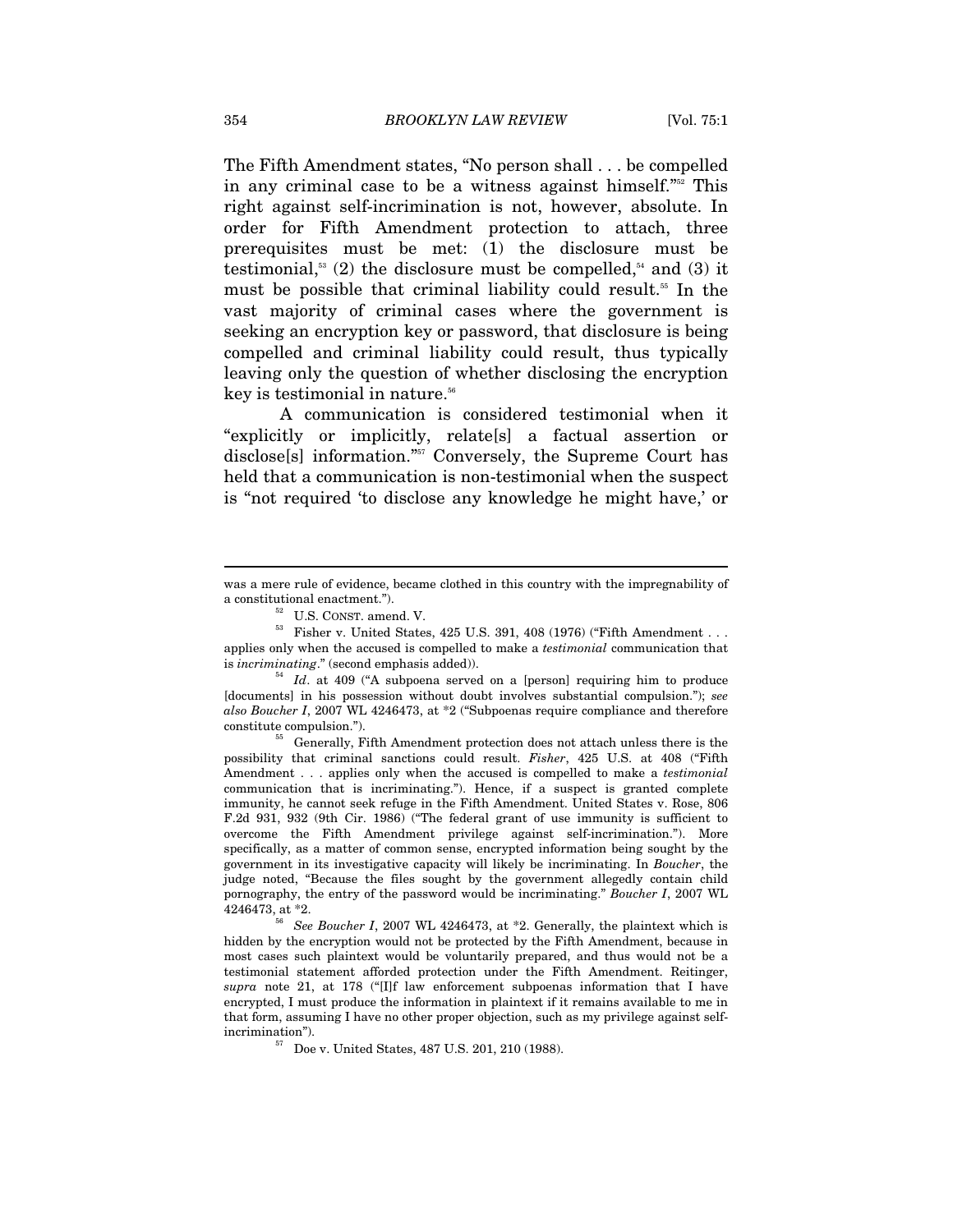'to speak his guilt.'"58 There are a number of compelled disclosures that are non-testimonial and thus do *not* violate the Fifth Amendment, including taking blood samples, taking fingerprints, taking voice and handwriting exemplars, compelling someone to wear particular clothing, and forcing someone to stand in a lineup.<sup>59</sup>

Typically, the contents of a document or hard drive will not be protected by the Fifth Amendment.<sup>60</sup> Nevertheless, in certain circumstances the very act of turning over a document or providing a password to an encrypted hard drive will implicitly communicate incriminating facts and hence will be protected.61 In *Fisher v. United States*, the government sought to compel the production of certain incriminating documents, and the defendant refused to comply on the grounds that the act of producing the documents would constitute selfincrimination.<sup>62</sup> Although the documents themselves were voluntarily prepared and were therefore not protected, the defendants argued that the act of production implicitly asserted incriminating facts and should be protected by the Fifth Amendment.<sup>63</sup> Justice White's majority opinion for the Supreme Court held that complying with a subpoena to produce documents could implicitly communicate three facts: that the documents exist, $64$  that they are in the control of the accused, and that the papers are authentic.<sup>65</sup> This is sometimes referred to as the "act of production doctrine."<sup>66</sup> Applying this

- $^{62}$  Fisher v. United States, 425 U.S. 391, 409-12 (1976).  $^{63}$   $\,$   $Id.$  at 410-11.
- 

<sup>58</sup> *Id.* at 210 (quoting United States v. Wade, 388 U.S. 218, 222-23 (1967); *see also* Holt v. United States, 218 U.S. 245, 252-53 ("[T]he prohibition of compelling a man in a criminal court to be witness against himself is a prohibition of the use of physical or moral compulsion to extort communications from him, not an exclusion of his body as evidence when it may be material.").<br><sup>59</sup> Doe v. United States, 487 U.S. at 210.<br><sup>60</sup> Boucher I, 2007 WL 4246473, at \*2.<br><sup>61</sup> United States v. Doe, 465 U.S. 605, 612 (1984).

 $64$  The first element, that the documents actually exist, is interesting with regard to encryption software programs, such as TrueCrypt, which specifically market the ability to hide even the fact that the encrypted files even exist within the ciphertext. TrueCrypt, *Plausible Deniability*, Hidden Volume, http://www.truecrypt. org/docs/?s=plausible-deniability (last visited Aug. 29, 2009). 65 *Fisher*, 425 U.S. at 410 ("Compliance with the subpoena tacitly concedes

the existence of the papers demanded and their possession or control by the taxpayer. It also would indicate the taxpayer's belief that the papers are those described in the subpoena."); *see also* Clemens, *supra* note 27, at 11-12 (discussing the application of the three *Fisher* prongs to encryption key disclosure). 66 *See* Reitinger, *supra* note 21, at 180. Notably, turning over an encryption

password would not be explicitly incriminating, unless the password itself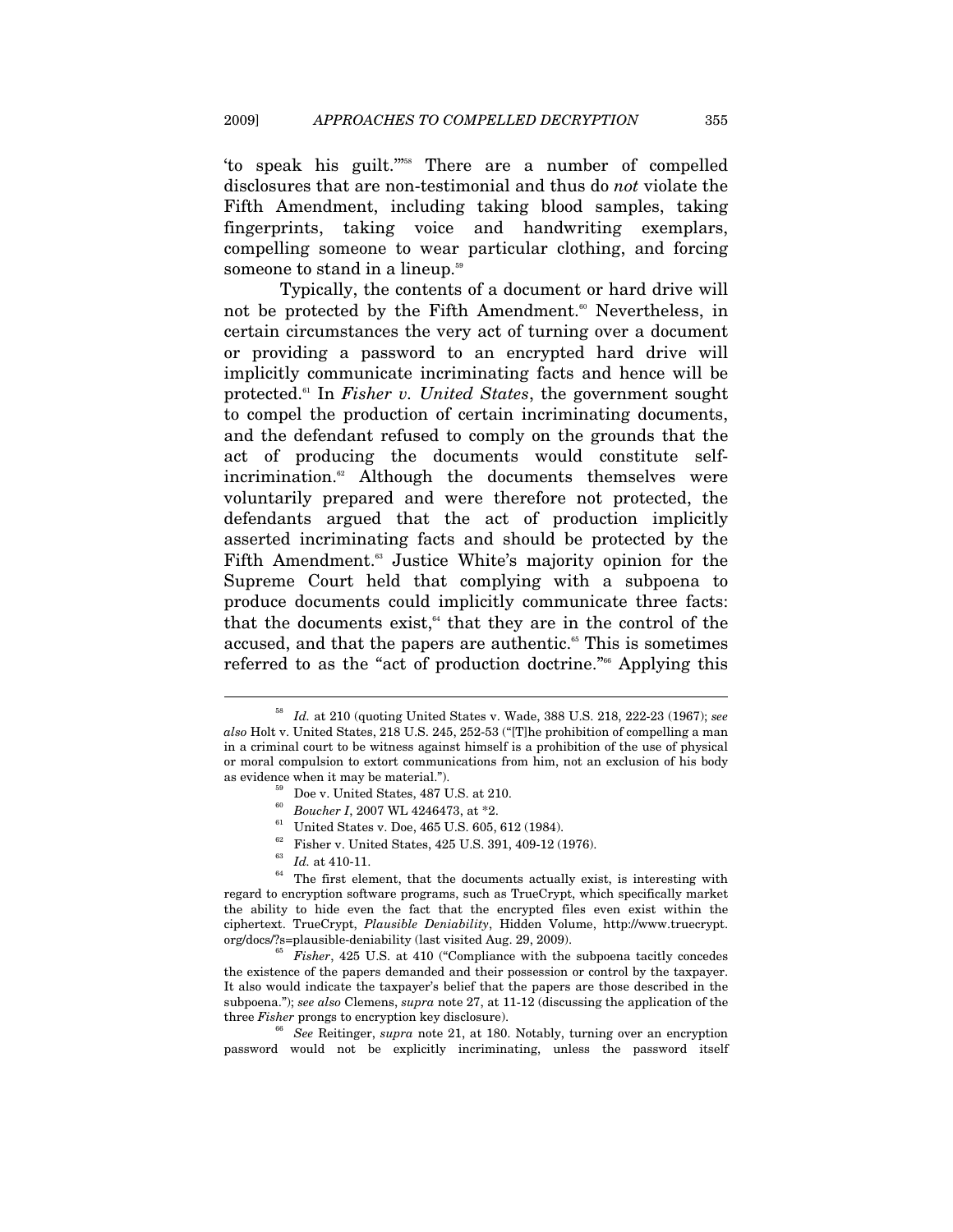doctrine to compelled decryption, it can be argued that being forced to turn over a password would implicitly communicate that the electronic files that the government is seeking exist, that the defendant actually has control over and access to the files, and that the electronic files are authentic. This is the defense that Sebastien Boucher raised when the government attempted to compel him to turn over his password in *Boucher*. 67

Nevertheless, the government may be able to draft a subpoena compelling disclosure in a manner such that the testimonial aspects of the act of production are not implicated. In such circumstances, the protection against self incrimination would not attach and the defendant would be left no recourse save compliance. This was the case in *Doe v. United States*. 68 There, the government subpoenaed bank records for several accounts in the Cayman Islands and Bermuda.<sup>69</sup> The unnamed defendant failed to respond to the subpoena, and so the government attempted to force the defendant to sign a number of release forms that would allow the banks to turn over the records.<sup>70</sup> The defendant claimed Fifth Amendment protection.<sup> $n$ </sup> The Supreme Court held that the forms the defendant was asked to sign spoke only in the hypothetical, and, that because of the non-specific way in which they were drafted, signing them did not acknowledge the existence of, or control over, any account, or communicate the authenticity of any records.<sup>72</sup> Thus, the three implicit assertions about which the *Fisher* Court was concerned were not implicated, and the defendant was not entitled to Fifth Amendment protection.

communicated some incriminating fact, for example, if, in a child pornography case, the

<sup>&</sup>lt;sup>67</sup> *In re* Boucher (*Boucher I*), No. 2:06-mj-91, 2007 WL 4246473, at \*3 (D. Vt. Nov. 29, 2007), *rev'd*, No. 2:06-mj-91, 2009 WL 424718 (D. Vt. Feb. 19, 2009).<br><sup>68</sup> Doe v. United States, 487 U.S. 201, 218 (1988).<br><sup>69</sup> Id. at 202-03.

<sup>&</sup>lt;sup>70</sup> Id. at 203.<br><sup>71</sup> Id. at 203-04.<br><sup>72</sup> Id. at 215-16 ("It is carefully drafted not to make reference to a specific account, but only to speak in the hypothetical. Thus, the form does not acknowledge that an account in a foreign financial institution is in existence or that it is controlled by petitioner. . . . Nor would his execution of the form admit the authenticity of any records produced by the bank.").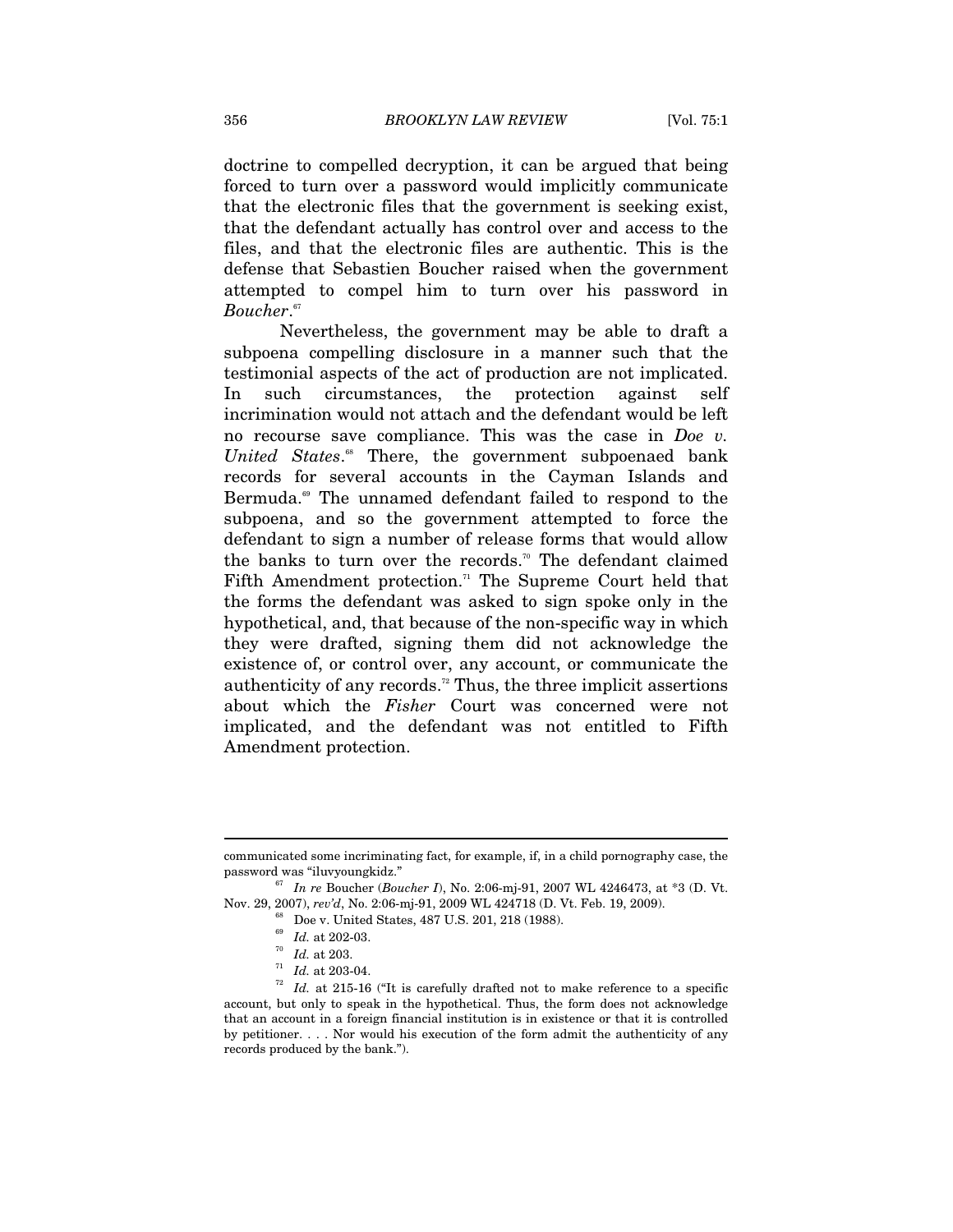#### *B.* In re Boucher

*Boucher* is the first case to apply this Fifth Amendment logic to the issue of compelled decryption. On December 17, 2006, while crossing the border from Canada into the United States at the town of Derby Line, Vermont, Sebastian Boucher's car was pulled over and inspected by Customs and Border Protection agent Chris Pike.<sup>73</sup> While performing the inspection, Officer Pike noticed a laptop in the back seat, opened it, and was able to access the hard drive without entering a password.<sup>74</sup> After investigating the computer's contents, Officer Pike located approximately 40,000 images, some of which appeared to be pornographic.<sup> $55$ </sup> When asked if any of the images contained child pornography, Boucher responded that he was not sure.<sup>76</sup> After discovering several file names that appeared to reference child pornography, Officer Pike called in Special Agent Mark Curtis of Immigration and Customs Enforcement.<sup> $\pi$ </sup> During the course of his investigation, Agent Curtis found a file, entitled "2yo getting raped during diaper change."78 Although Agent Curtis could tell that the file had been recently opened, he was unable to open it at that time.<sup>79</sup>

Boucher was then arrested and subsequently waived his *Miranda* rights.<sup>80</sup> When asked about the aforementioned file,

<sup>73</sup> *In re* Boucher (*Boucher I*), No. 2:06-mj-91, 2007 WL 4246473, at \*1 (D. Vt. Nov. 29, 2007), *rev'd*, No. 2:06-mj-91, 2009 WL 424718 (D. Vt. Feb. 19, 2009). 74 *Id.* A reason that the officer may not have had to enter a password is that

with most encryption software, when you simply close your laptop, thereby putting it to "sleep," instead of actually shutting it down, the encrypted drive will remain accessible without re-entering the password ("mounted"). *See* TrueCrypt, FAQ, http://www.truecrypt.org/faq.php (last visited Jan. 28, 2009) ("TrueCrypt automatically dismounts all mounted TrueCrypt volumes on system shutdown/restart."). Once the computer is shut down, the encrypted drive is dismounted and cannot be accessed again without entering the password. *Id.*

<sup>75</sup> *Boucher I*, 2007 WL 4246473, at \*1. 76 *Id.*

<sup>77</sup> *Id.*

 $rac{78}{79}$  *Id.* 

<sup>79</sup> *Id.*

<sup>80</sup> *Id.* The purpose of *Miranda* rights is to counteract the inherently coercive nature of custodial interrogation and protect the privilege against self incrimination. *See generally* Miranda v. Arizona, 384 U.S. 436, 444 (1966). "[T]he [suspect] must be warned that he has a right to remain silent, that any statement he does make may be used as evidence against him, and that he has a right to the presence of an attorney, either retained or appointed." *Id.* Here, Boucher waived his Miranda rights so the police were allowed to interrogate him without counsel present. *Boucher I*, 2007 WL 4246473, at \*1. However, the Fifth Amendment can be invoked at anytime, so even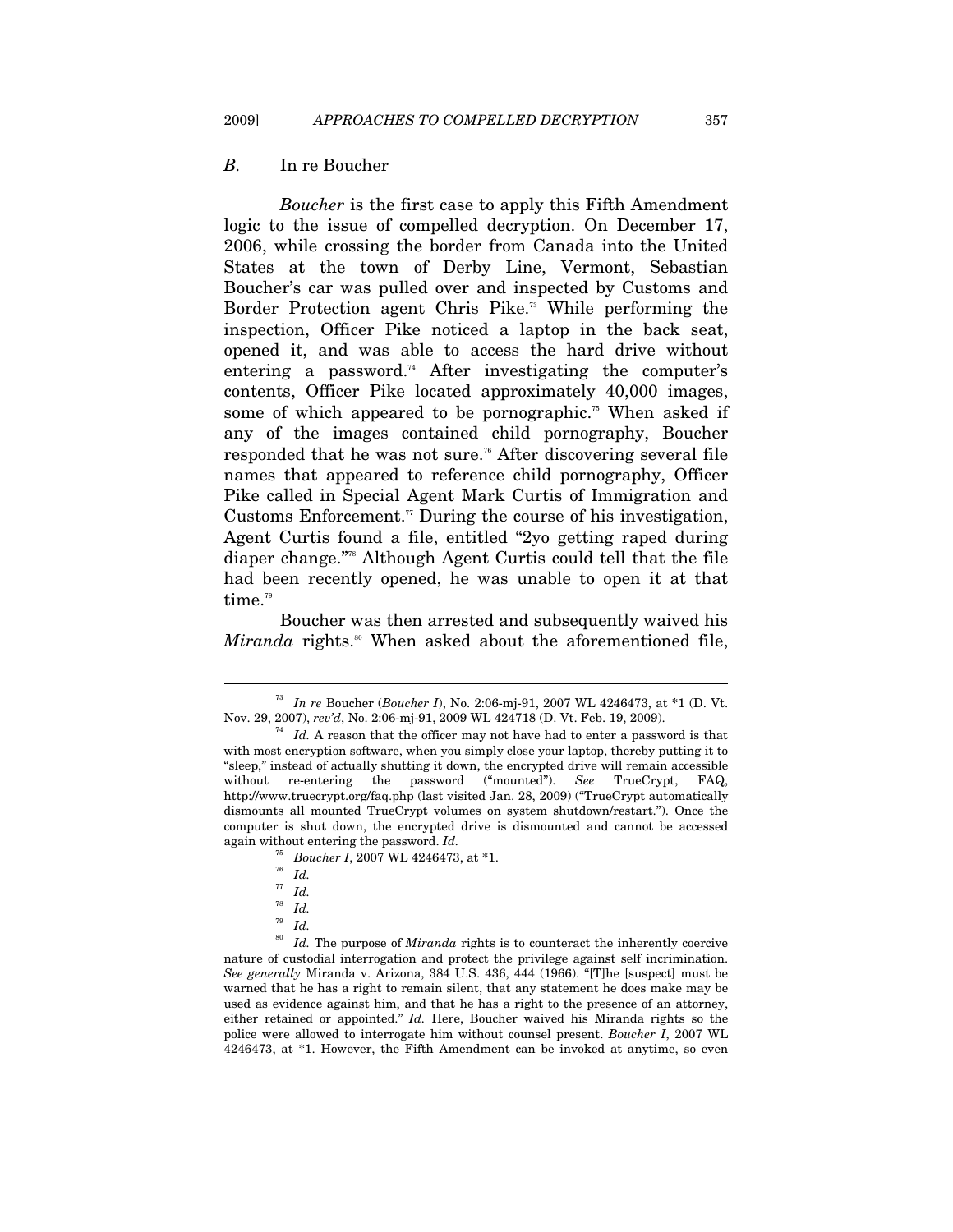Boucher said that, because he downloaded many pornographic images, sometimes he would "unknowingly" download child pornography.81 When he discovered the child pornography, Boucher claimed he would immediately delete the images.<sup>82</sup> Boucher then showed Agent Curtis the drive ("drive Z") on which he downloaded the pornography, and Agent Curtis discovered several "images and videos of child pornography in drive Z."<sup>88</sup> The laptop was shut down and seized.<sup>84</sup>

On December 29, 2006, Mike Touchette of the Vermont Department of Corrections restarted Boucher's computer, and made a mirror image copy of its hard drive.<sup>85</sup> However, Touchette was then unable to access drive Z because it had been encrypted using a software program named Pretty Good Privacy ("PGP"). $\text{86}$  In fact, because of this encryption, the government has not been able to view any of the files on drive Z since December 17, 2006, the day the laptop was seized.<sup>87</sup> In an attempt to gain access to the files, the government obtained a grand jury subpoena for the production of "all documents, whether in electronic or paper form, reflecting *any passwords* used or associated with the Alienware Notebook Computer . . . seized from Sebastien Boucher at the Port of Entry at Derby Line, Vermont on December 17, 2006."<sup>88</sup> Boucher motioned to quash the subpoena, claiming that the act of turning over the password violated his Fifth Amendment right against selfincrimination.<sup>89</sup>

In addressing the motion, Judge Niedermeier began his analysis with the conclusion that, because the subpoena sought to compel Boucher to enter his key for the purposes of subjecting Boucher to criminal liability, the self-incrimination issue turned entirely on whether this act was testimonial in nature.<sup>90</sup> He determined that entering the password "implicitly"

though Boucher initially waived his rights, he is permitted to subsequently claim them<br>at any later time.  $Miranda$ , 384 U.S. at 444-45.

<sup>&</sup>lt;sup>81</sup> Boucher I, 2007 WL 4246473, at \*1.<br><sup>82</sup> Id.<br><sup>83</sup> *L* 

 $\frac{83}{84}$  *Id.* 

 $rac{84}{85}$  *Id.* 

 $rac{85}{86}$  *Id.* 

<sup>&</sup>lt;sup>86</sup> Id.<br><sup>87</sup> See supra Part I.B.

 $^{88}$  Boucher I, 2007 WL 4246473, at \*2 (emphasis added).<br> $^{89}$  Id. See generally Fisher v. United States, 425 U.S. 391 (1976).<br> $^{89}$  See Boucher I, 2007 WL 4246473, at \*2 ("Because the files sought by the government allegedly contain child pornography, the entry of the password would be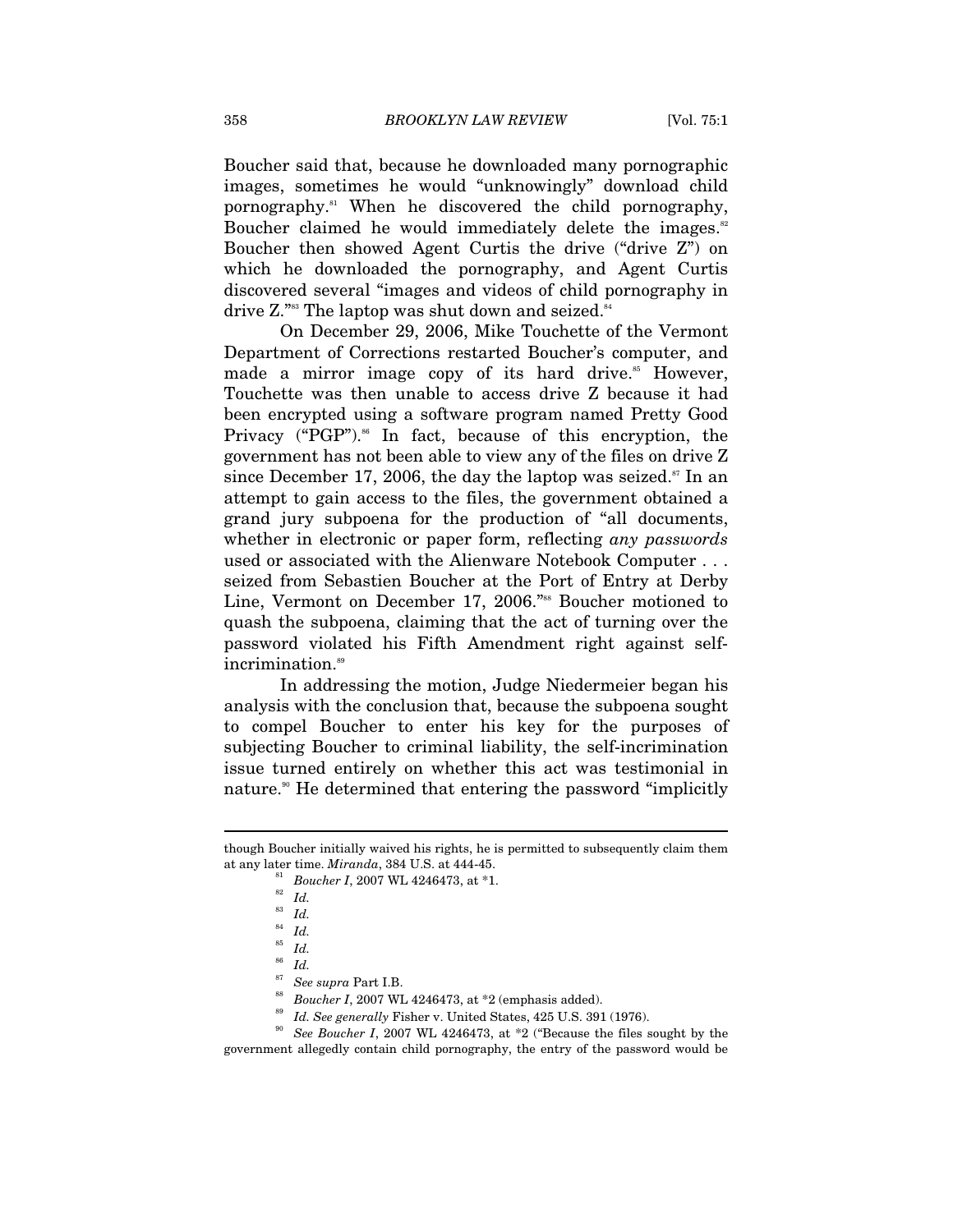communicates facts," and that if Boucher was forced to comply, he would "be faced with the forbidden trilemma; incriminate himself, lie under oath, or find himself in contempt of court."<sup>91</sup> Judge Niedermeier rejected the government's argument that, like signing the non-specific release forms at issue in *Doe*, the act of entering the password was non-testimonial.<sup>92</sup> He distinguished the two cases on the grounds that, in *Doe*, the Court found that no implicit facts would be communicated due to the artful drafting of the release form, whereas in the present case, entering the password would implicitly communicate that Mr. Boucher had access to the files.<sup>33</sup> According to Judge Niedermeier, in *Doe*, "the suspect was compelled to act to obtain access without indicating that he believed himself to have access. Here, when Boucher enters a password he indicates that he believes he has access."94

In an attempt to avoid a Fifth Amendment challenge, the government offered immunity specifically with regards to the act of producing the password, as opposed to immunity for any child pornography charge.<sup>95</sup> The government argued that a grant of immunity would permit compelled disclosure because the Fifth Amendment does not protect communications for which no criminal liability could result.<sup>96</sup> The Supreme Court passed on a similar government tactic in *United States v. Hubbell*.<sup>97</sup> There, the government subpoenaed documents from the defendant, and they were supplied after immunity was granted solely for the act of production.<sup>98</sup> After the defendant turned over the documents, the government sought to use them against him in an unrelated tax case.<sup>99</sup> The Supreme Court

incriminating. Whether the privilege against self incrimination applies therefore depends on whether the subpoena seeks testimonial communication.").<br><sup>91</sup> *Id.* at \*3 (citing Doe v. United States, 487 U.S. 201, 212 (1988)).<br><sup>92</sup> *Id.* 

- 
- 
- <sup>93</sup> *See id.* at \*4.<br><sup>94</sup> *Id.*<br><sup>95</sup> *Id.* The many
- 

 $\overline{a}$ 

Id. The government was attempting to only grant use, and not derivative use, immunity. A grant of both "use" and "derivative use" immunity prevents the government from using a particular piece of the suspect's testimony against him, and from using any evidence which is derived only from that particular testimony. 22 C.J.S. *Criminal Law* § 98 (2009). In any event, use or derivative use immunity "is not full immunity from prosecution for the offense to which the compelled testimony relates, [as it] allows . . . a prosecution using evidence from legitimate independent sources." *Id.* % (citations and footnotes omitted). <br><sup>96</sup> See Boucher I, 2007 WL 4246473, at \*4. <br><sup>97</sup> 530 U.S. 27 (2000).

- 
- 
- $\stackrel{98}{\substack{99 \quad 1d.}}$  United States v. Hubbell, 530 U.S. 27, 31 (2000).
-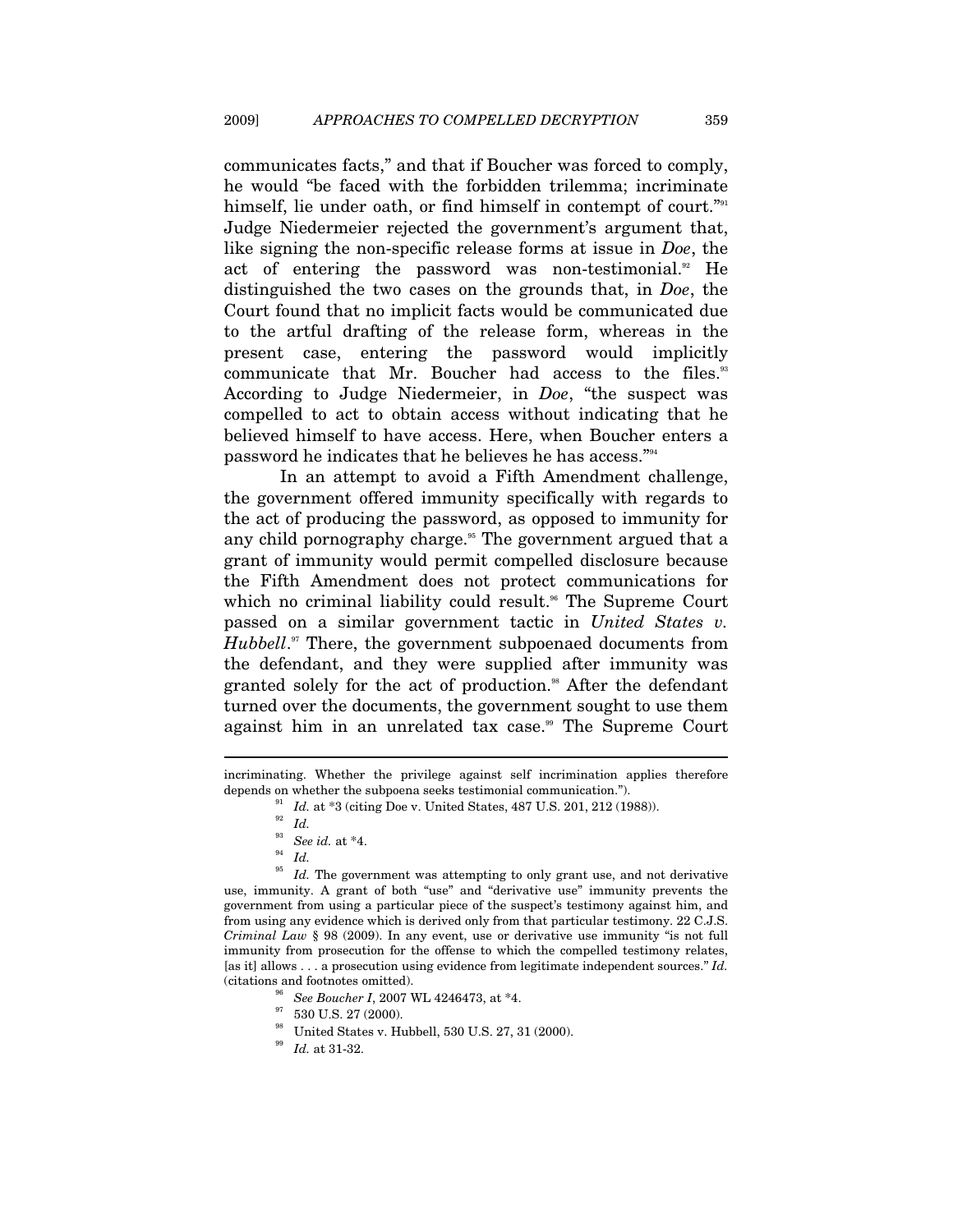rejected this tactic, holding that the grant of immunity for the production of the documents included immunity for any information that was derived from that act of production.<sup>100</sup>

Similarly, in *Boucher*, "the government offered not to use the production of the password against Boucher," and thus, in their eyes, "remove[d] the testimonial aspect from the" disclosure.101 Judge Niedermeier disagreed and, relying on *Hubbell*, stated that the "testimonial aspect of the entry of the password precludes the use of the files themselves *as derivative of the compelled testimony*."102 Thus, Judge Niedermeier concluded that the government's offer of immunity for the act of production was unavailing because obtaining the plaintext would be a derivative use of the compelled act.103 Under the court's reasoning, immunizing a person solely for the act of typing in his encryption password would prevent the government from using the derivatively acquired plaintext in a criminal trial against him.

The government also argued that it should have access to the files under the "foregone conclusion" doctrine.<sup>104</sup> Under this doctrine, if the government is already aware of the existence and location of a particular document or file, and if producing the document or file would not "implicitly authenticate" it, then any evidence gained would be a foregone conclusion, and the suspect would not be entitled to Fifth Amendment protection.<sup>105</sup> Simply restated, if the act of production would not implicitly communicate the three *Fisher* elements because the government already could prove each of them, then the three assertions would be a foregone conclusion and Fifth Amendment protection would not attach. In *Boucher*, the government argued that because its agents were able to access drive Z and view child pornography before the computer was shutdown, it already knew the location and existence of at least some child pornography on Boucher's laptop and, thus, the foregone conclusion doctrine applied.<sup>106</sup>

<sup>&</sup>lt;sup>100</sup> *Id.* at 40.<br>
<sup>101</sup> *Boucher I*, 2007 WL 4246473, at \*4.<br>
<sup>102</sup> *Id.* at \*5 (emphasis added).<br> *Id.* 

<sup>&</sup>lt;sup>104</sup> Id. at \*5-6. This is the argument Judge Sessions seized upon in reversing *Boucher I*. *See supra* note 50 and accompanying text. 105 *See In re* Grand Jury Subpoena Duces Tecum Dated Oct. 29, 1992, 1 F.3d

<sup>87, 93-94 (2</sup>d Cir. 1993) (internal quotation marks omitted) (quoting United States v. Fox, 721 F.2d 32, 36 (2d Cir. 1983)). 106 *See Boucher I*, 2007 WL 4246473, at \*5-6.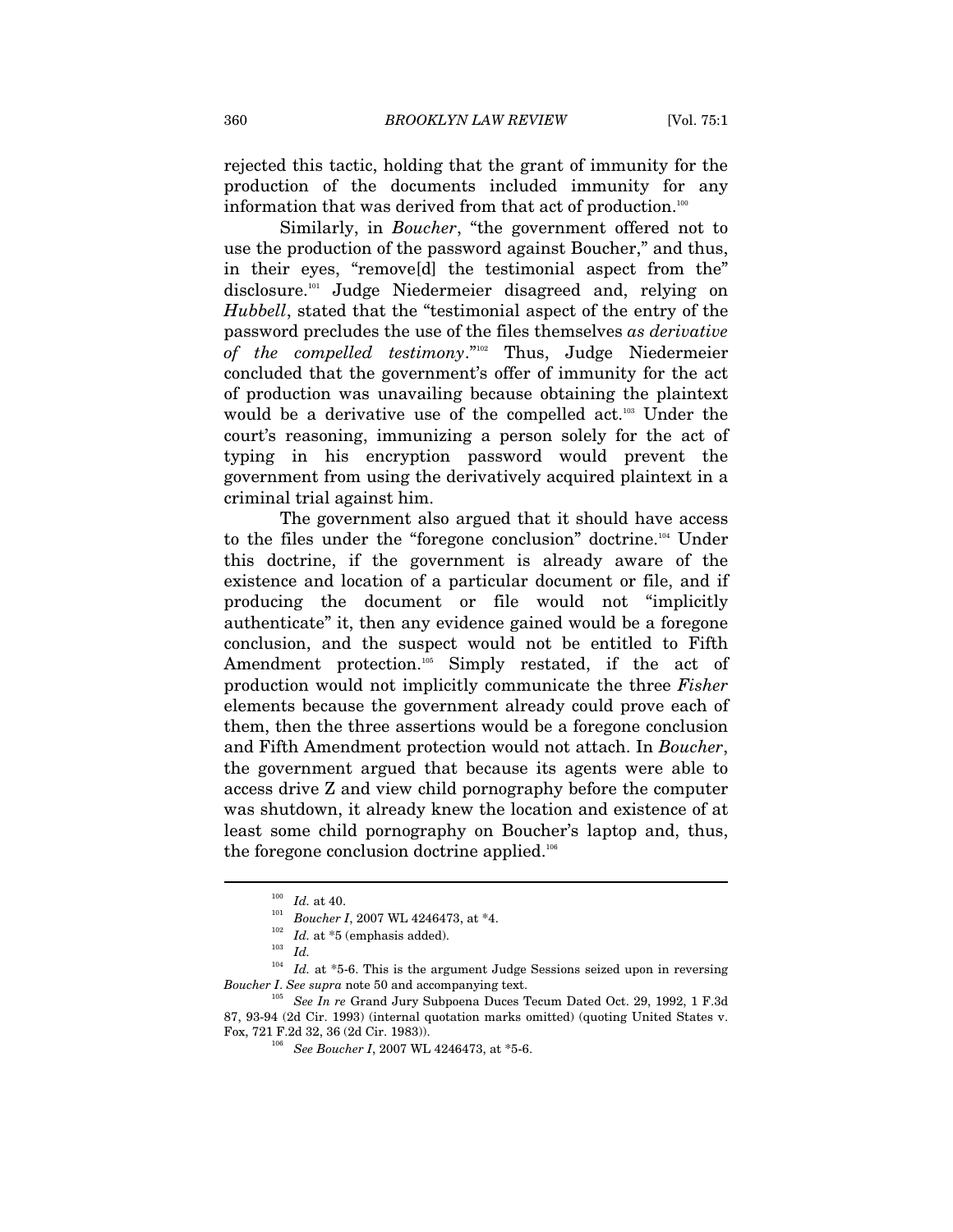Judge Niedermeier disagreed. With regard to turning over the files, he wrote that the government only knew the location of a couple of files, and that there was a lot of information on drive Z about which the government had no knowledge.<sup>107</sup> Because "the files the government has not seen could add much to the sum total of the government's information," Judge Niedermeier held that "the foregone conclusion doctrine [did] not apply."108 With regard to solely turning over the password, Judge Niedermeier argued that "[t]he foregone conclusion doctrine does not apply to the production of non-physical evidence, existing only in a suspect's mind where the act of production can be used against him."109

In reversing Judge Niedermeier's holding, Judge Sessions seized upon the foregone conclusion doctrine and held that, because government agents were able to view the files before they were encrypted, and because Boucher admitted the laptop was his, the foregone conclusion doctrine did, in fact, apply.110 Thus, Boucher was directed to comply with the order and turn over an unencrypted version of the  $Z$  drive.<sup>111</sup> Regardless, it is easy to imagine a scenario in which the foregone conclusion would not apply. For example, if agents seized an encrypted computer, but they were not sure if it belonged to a particular suspect, they would never have had access to the encrypted files, and they could not prove it was under the suspect's control. In such a situation, it is likely that the foregone conclusion doctrine would not apply, and a defendant could seek refuge in the Fifth Amendment.

Ultimately, Judge Niedermeier's opinion in *Boucher* exemplifies the American approach to the dilemma posed by powerful encryption: the idea that compelled password disclosure can have *Fisher*-like testimonial aspects, and thus Fifth Amendment protection can, in certain circumstances, be invoked to avoid compliance with a governmental order to turn over a password.

<sup>107</sup> *Id.* at \*6. 108 *Id.*

<sup>109</sup> *Id.*

<sup>110</sup> *In re* Grand Jury Subpoena to Boucher (*Boucher II*), No. 2:06-mj-91, 2009 WL 424718, at \*3-4 (D. Vt. Feb. 19, 2009); *see also supra* note 50 and accompanying text. At least one commentator presaged this holding. *See* Posting of Orin Kerr to The Volokh Conspiracy, http://volokh.com (Dec. 19, 2007, 16:38). 111 *Boucher II*, 2009 WL 424718, at \*4.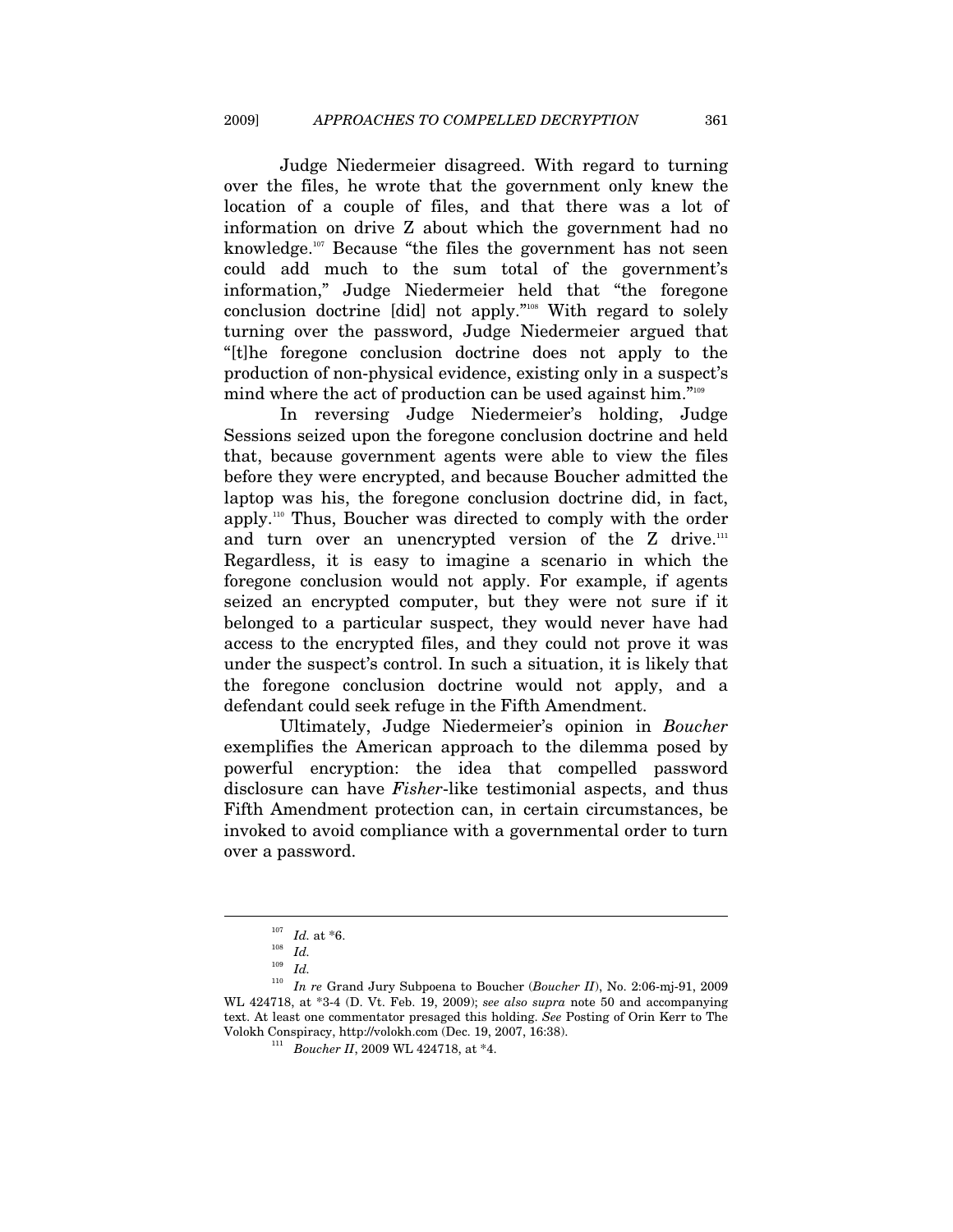#### III. THE BRITISH APPROACH TO COMPELLED KEY **DISCLOSURE**

Great Britain is one of the most heavily surveilled countries on the planet.<sup>112</sup> In 2006, there were an estimated  $4.2$ million closed circuit televisions in Britain, meaning there was roughly one surveillance camera for every fourteen people.<sup>113</sup> In light of the this, it is not surprising that, contrary to the American legislative avoidance of the issue, Great Britain enacted a statute which expressly permits the government to compel decryption. $n_{\text{14}}$  This statute, the Regulation of Investigatory Powers Act ("RIPA"), empowers certain governmental actors, like the judiciary, high-level police, customs and excise officials, and military officers to compel decryption by threat of imprisonment and fines for noncompliance.<sup>115</sup>

#### *A. Background of RIPA*

As a member of the Council of Europe,<sup>116</sup> the United Kingdom and its laws are subject to the jurisdiction of the European Court of Human Rights ("ECHR").<sup>117</sup> In 1997, the ECHR held that Britain's then-applicable law on the interception of communications violated the European Human Rights Convention because it did not address "interceptions carried out over private communication networks."118 In response, Great Britain passed the Regulation of Investigatory Powers Act ("RIPA").<sup>119</sup> RIPA was designed not only to comply with the ECHR decision, but also to address the rapid growth

<sup>112</sup> *See Britain is 'Surveillance Society*,*'* BBC NEWS, Nov. 2, 2006, http://news. bbc.co.uk/2/hi/uk\_news/6108496.stm. 113 *Id.*

 $114$  Regulation of Investigatory Powers Act, 2000, ch. 23 (Eng.).  $115$   $\:$   $\:$   $\,$   $\,$   $\,$   $\,$   $\,$ 

<sup>116</sup> Tarik Abdel-Monem, *Precedent of the European Convention on Human Rights to the CIA's High Value Detainees Program in and Through Europe*, 31 SUFFOLK TRANSNAT'L L. REV. 45, 52 n.38 (2007). 117 European Court of Human Rights, How the Execution of Judgment Works,

http://www.echr.coe.int/ECHR/EN/Header/The+Court/Execution/How+the+execution+o f+judgments+wo-rks/ (last visited Jan. 28, 2009) ("The [parties] to the European Convention on Human Rights have committed themselves to secure to everyone within their jurisdiction the rights and freedoms defined in Section I of the Convention and, in this respect, have undertaken to 'abide by the final judgments of the Court in any case to which they are parties.""). <br><sup>118</sup> Yeates, *supra* note 10, at 133.<br><sup>119</sup> Regulation of Investigatory Powers Act, ch. 23.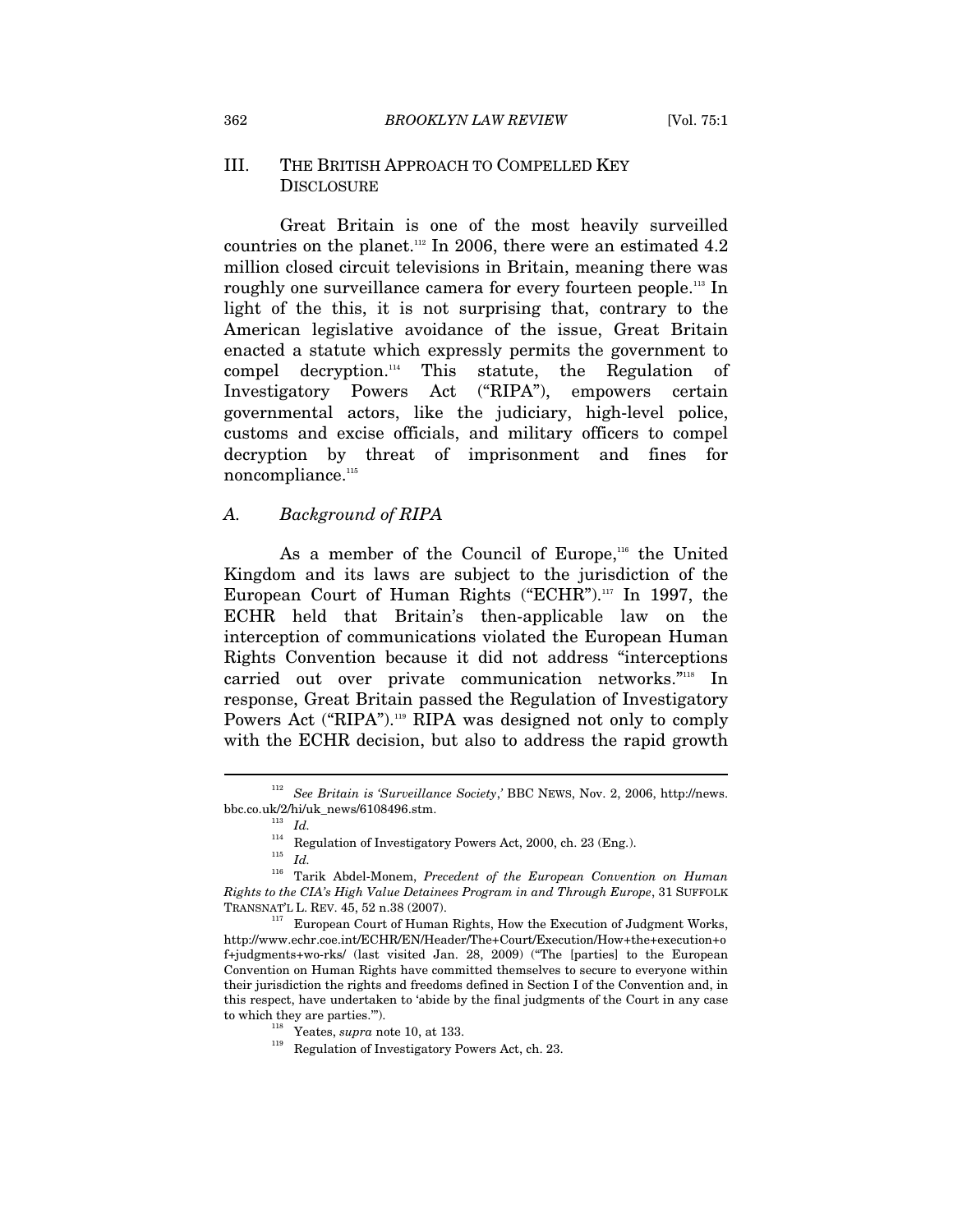of communications technology and the fervent desire of government officials to ensure that police agencies were able to keep up with this shifting landscape. $120$ 

The preamble of RIPA identifies the purposes of the Act, and specifically singles out encryption as a primary focus:

An Act to make provision for and about the interception of communications, the acquisition and disclosure of data relating to communications, the carrying out of surveillance, the use of covert human intelligence sources and *the acquisition of the means by which electronic data protected by encryption or passwords may be decrypted or accessed* . . . .<sup>121</sup>

RIPA was passed by Parliament in 2000, and Part III of the Act, which addresses forced decryption, was put into effect in October of 2007.<sup>122</sup>

#### *B. RIPA*

1. Section 49

Part III of RIPA is entitled "Investigation of Electronic Data Protected by Encryption etc."<sup>123</sup> The statute lays out several important definitions. First, it defines a key as "any key, code, password, algorithm or other data the use of which (with or without other keys) . . . (a) allows access to the electronic data, or (b) facilitates the putting of the data into an intelligible form."124 Protected information is "any electronic data which, without the key to the data . . . (a) cannot, or cannot readily, be accessed, or (b) cannot, or cannot readily, be put into an intelligible form."125 Lastly, rendering a document into intelligible form requires putting the document "in the condition in which it was before an encryption or similar process was applied to it."126

Section 49 of Part III governs the conditions under which the British government is permitted to compel citizens to

<sup>120</sup> Yeates, *supra* note 10, at 134-38 (discussing in more depth the technological changes that led to the passage of both CALEA and the RIPA).<br><sup>121</sup> Regulation of Investigatory Powers Act, ch. 23, §§ 49-56 (emphasis added).

<sup>122</sup> Jeremy Kirk, *Contested UK Encryption Disclosure Law Takes Effect*, WASH. POST, Oct. 1, 2007, *available at* http://www.washingtonpost.com/wp-dyn/content/ article/2007/10/01/AR2007100100511.html.<br><sup>123</sup> Regulation of Investigatory Powers Act, ch. 23, §§ 49-56.<br><sup>124</sup> *Id*. § 56(1).<br>*Id.* 

<sup>126</sup> *Id.* § 56(3).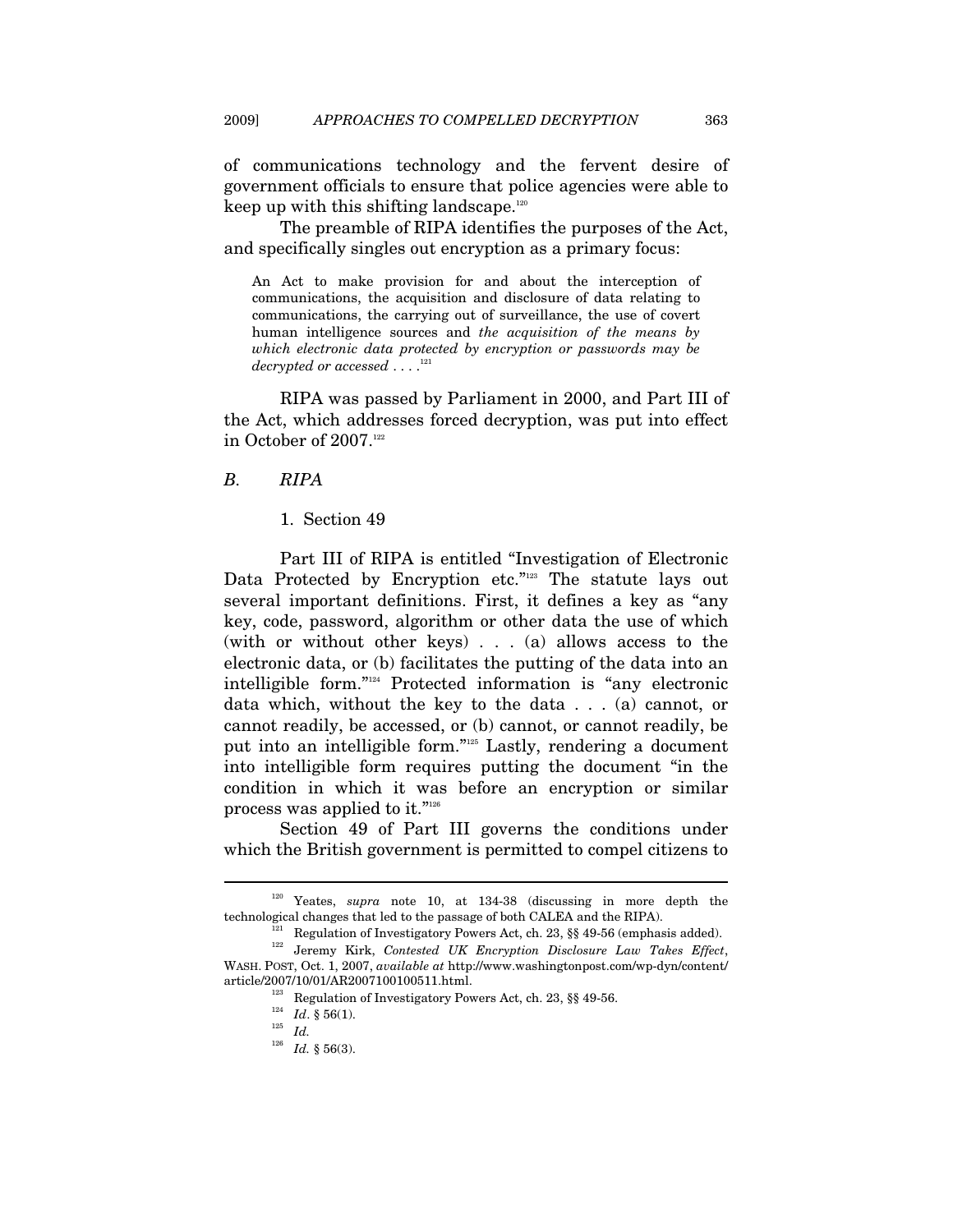turn over the plaintext of the requested encrypted documents. $127$ Accordingly, the orders which the government employs to compel disclosure are known as "Section 49 Notices."128 Notably, turning over the plaintext of an encrypted document is tantamount to divulging the encryption password because, if one is being forced to turn over the plaintext, one must enter the password against his will.<sup>129</sup>

Section 49 first requires that the ciphertext be obtained in a lawful manner.<sup>130</sup> There are several enumerated examples of how this can be done.131 The two most prominent are when information has come into a government agent's possession either by "means of the exercise of a statutory power to seize, detain, inspect, search," or "by means of the exercise of any statutory power to intercept communications."<sup>132</sup> This includes the common situation in which information is seized pursuant to a judicial warrant.<sup>133</sup> The requirement to obtain the ciphertext in a lawful manner is important because it means that the British government is not permitted to compel decryption unless it has obtained possession of the encrypted information lawfully.134 For example, if a police officer seized a computer without a valid warrant, the government would not have lawful possession of that computer, and thus could not compel plaintext disclosure.

In the ordinary case, a law enforcement agency will receive permission to issue a Section 49 notice from an official with the appropriate authorization, then serve the notice upon the target of the investigation. The recipient, in turn, must

 $\overline{a}$ 

Explanatory Notes, *supra* note 129,  $\parallel$  256.<br><sup>131</sup> *Id.*  $\parallel$  49(1)(a)-(b).<br><sup>133</sup> Explanatory Notes, *supra* note 129,  $\parallel$  256.<br><sup>134</sup> Regulation of Investigatory Powers Act, ch. 23, § 49(1)(a)-(e).

 $127$   $Id.$   $\S$   $49.$   $128$   $See$  Home Office for Security and Counter Terrorism, Encryption, Disclosure of Keys, http://security.homeoffice.gov.uk/ripa/encryption/disclosure-of-keys/ (last visited Jan. 28, 2009).  $129$  Additionally, there is a section in Part III which empowers the government

to require that the key itself be turned over. Regulation of Investigatory Powers Act, ch. 23, § 51. The British government is more reluctant to compel disclosure of the actual key when the plaintext will suffice so it adds several extra burdens that must be met in order compel key disclosure as compared to plaintext disclosure. *See* Explanatory Notes to Regulation of Investigatory Powers Act, ¶ 272 (2000) [hereinafter Explanatory Notes]. 130 Regulation of Investigatory Powers Act, ch. 23, § 49(1); *see also*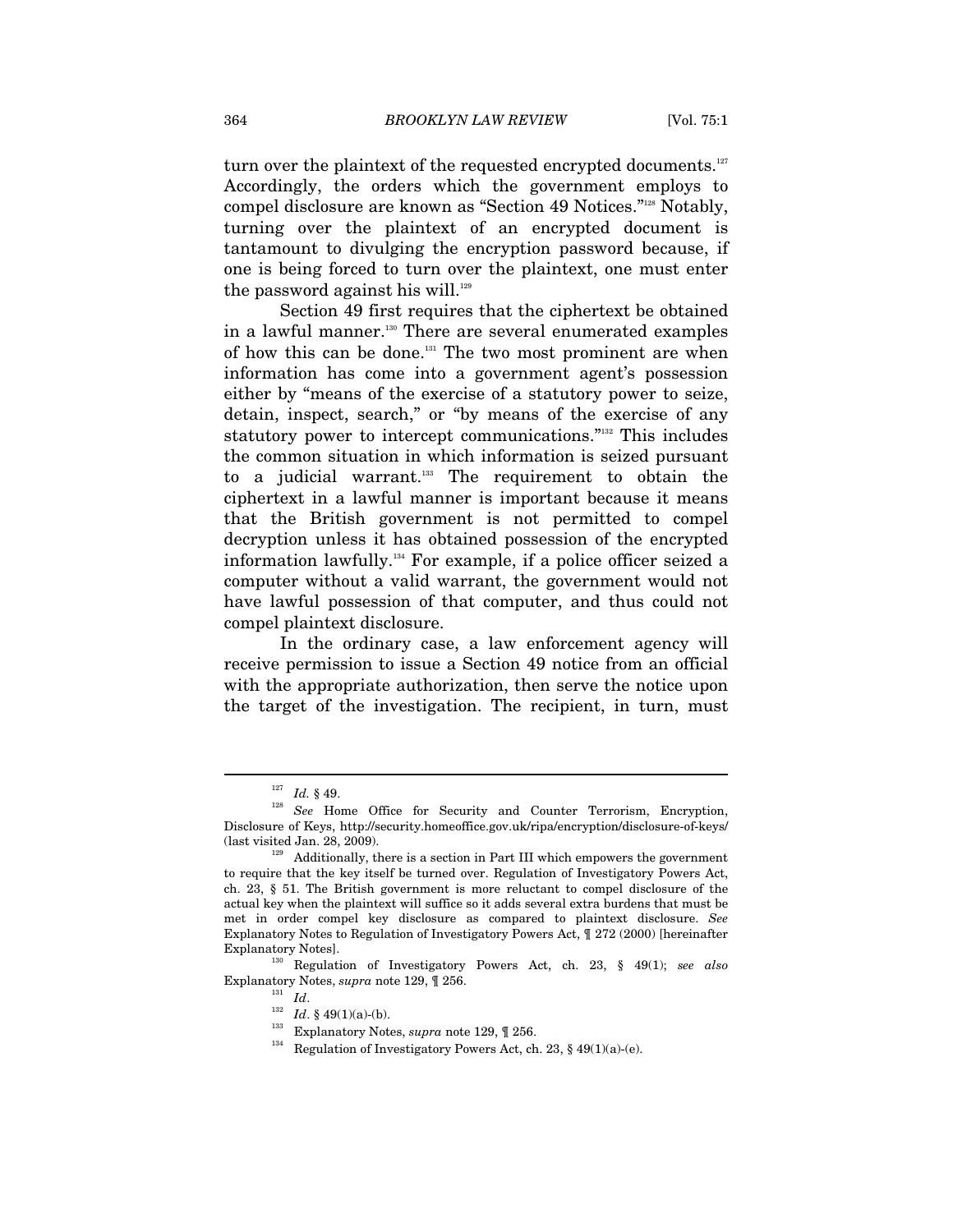hand over the requested plaintext within a reasonable amount of time.<sup>135</sup> Failure to comply is a crime.<sup>136</sup>

Subsection (2) of Section 49 places certain limiting factors on the ability of the government to compel decryption, and also references Schedule 2, which describes the governmental actors that have the authority to compel decryption.137 First, the key must be in the possession of the person on whom the notice is being served.138 Second, decryption can be compelled only if there is a specifically enumerated justification for doing  $so^{139}$  (the acceptable justifications are delineated in subsection  $(3)$ , discussed in the next paragraph).<sup>140</sup> Third, the "imposition of such [compelled disclosure must be] proportionate to what is sought to be achieved by its imposition."141 Thus, the statute implements a balancing test in which the governmental interest in obtaining the plaintext must be equal to or greater than the interests of the individual seeking to prevent compelled decryption. Finally, it must not be "reasonably practicable" for the government agent to obtain the plaintext without such compulsion.142 Thus, for example, if the encryption is very weak and could be easily deciphered, or if the password is written down on a piece of paper whose location is known to the police, compelled decryption would not be appropriate because it would be reasonable to acquire the plaintext by other means.143 This has the effect of making compelled disclosure a last resort.

Subsection (3) of Section 49 delineates the three specific justifications for compelled key disclosure.<sup>144</sup> Under this subsection, plaintext disclosure can be compelled only "in the interests of national security," "for the purpose of preventing or detecting crime," or "in the interests of the economic well-being of the United Kingdom."145

<sup>&</sup>lt;sup>135</sup> See Home Office for Security and Counter Terrorism, *supra* note 128.<br><sup>136</sup> Id.

<sup>&</sup>lt;sup>137</sup> Regulation of Investigatory Powers Act, ch. 23, § 49(2).<br><sup>138</sup> Id. § 49(2)(a); *see also* Explanatory Notes, *supra* note 129,  $[$  257.<br><sup>139</sup> Regulation of Investigatory Powers Act, ch. 23, § 49(2)(b).<br><sup>140</sup> Id. § 4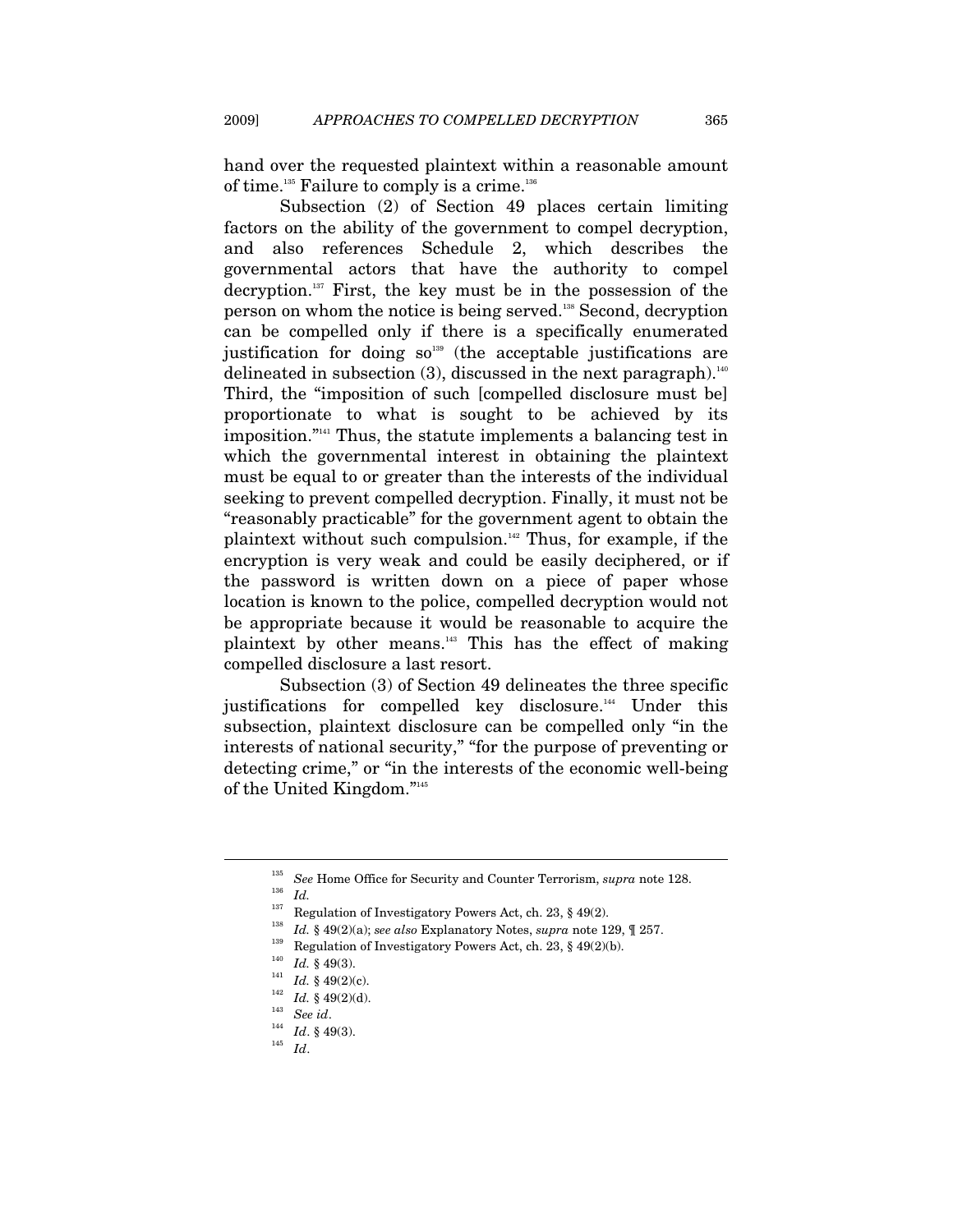# 2. Schedule 2

Schedule 2 of RIPA addresses who is allowed to authorize compelled disclosure. First, in order to compel plaintext disclosure, one must have appropriate written permission from a judge, unless one of the statutory exceptions applies.146 These exceptions are laid out in Paragraphs 2 through 5 of Schedule 2, which also discuss the level of authority required to grant permission to force plaintext disclosure. Importantly, the level of authority "varies depending on the powers under which [the] unintelligible information  $\ldots$  is likely to be obtained."<sup>147</sup> As a result, the statute allows for non-judicial governmental actors to authorize compelled decryption.

Under Paragraph 2 of Schedule 2 ("Data obtained under a warrant etc"), a government officer may serve a notice compelling plaintext disclosure if he or she obtained unintelligible information pursuant to a warrant issued by "the Secretary of State or a person holding judicial office,<sup>"148</sup> so long as the officer was given authorization to do so either in the warrant itself, or subsequently.<sup>149</sup> Paragraph 2 specifically excludes from compelled disclosure any encrypted information that was seized without a warrant.<sup>150</sup>

Pursuant to Paragraph 3 of Schedule 2 ("Data obtained by the intelligence services under statute but without a warrant"), where an intelligence service comes into possession of unintelligible information<sup>151</sup> in the course of lawful surveillance but without a warrant, the intelligence service can issue a notice compelling disclosure of the plaintext if it has written permission from the Secretary of State.<sup>152</sup> In these instances, there is no requirement of prior judicial approval.

Paragraph 4 of Schedule 2 ("Data obtained under statute by other persons but without a warrant") covers situations when a government agency other than the intelligence services comes into the possession of encrypted information which was not obtained pursuant to a warrant, but I

<sup>&</sup>lt;sup>146</sup> *Id.* sched. 2,  $\P$  1(1).<br>
<sup>147</sup> *Id.* at  $\P$  360.<br>
<sup>148</sup> *Id.* at  $\P$  360.<br>
<sup>148</sup> Regulation of Investigatory Powers Act, ch. 23, sched. 2,  $\P$  2(2).<br>
<sup>149</sup> <sup>149</sup> *Id.*  $\P$  2(9).<br>
<sup>150</sup> *Id.*  $\P$  2(9).<br>
Explanatory

<sup>&</sup>lt;sup>152</sup> Regulation of Investigatory Powers Act, ch. 23, sched. 2,  $[$  3(2).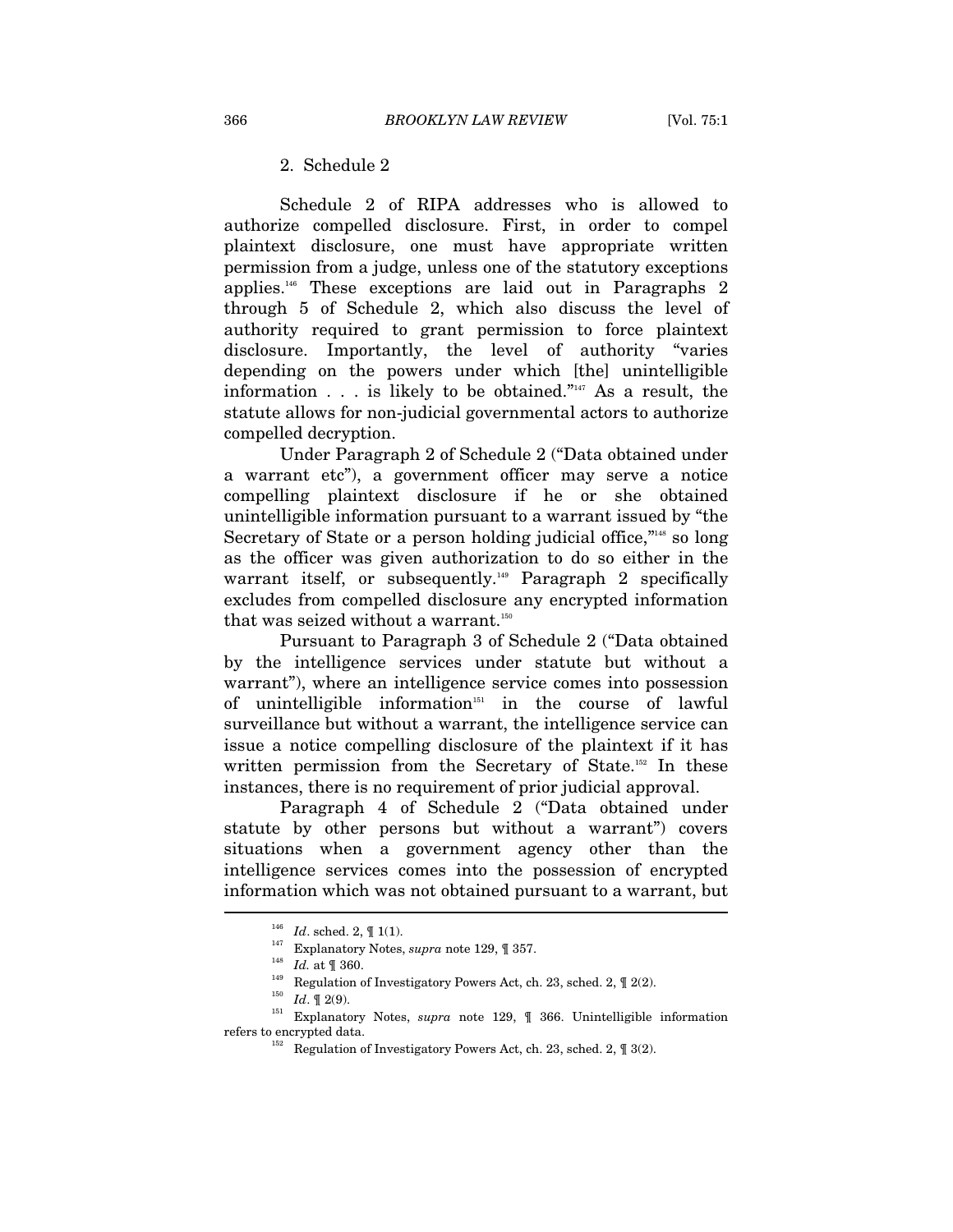was acquired legally pursuant to statutory power.<sup>153</sup> In such situations, the high ranking members of these agencies<sup>154</sup> may grant permission to compel plaintext disclosure.155 To compel disclosure, a police officer must be of at least the rank of superintendent to give such permission, with some exceptions.156 With regard to Customs and Excise, the official must be the Commissioner of Customs and Excise, or above a lesser rank set by the Commissioner.<sup>157</sup> Finally, for the military, the officer must be above the rank of lieutenant colonel, or above a rank set by a lieutenant colonel.<sup>158</sup>

Similarly, Paragraph 5 ("Data obtained without the exercise of statutory powers") grants the aforementioned officials the power to authorize compelled disclosure where the encrypted information has come into the hands of the police, Customs and Excise, or an intelligence service lawfully, but not via their respective statutory powers—i.e., if it was voluntarily handed over.<sup>159</sup> Thus, when encrypted information is seized pursuant to the statutory power of one of the enumerated agencies, there is no requirement of judicial oversight for compelled disclosure.

3. Section 50

Section 50 discusses some of the formalities that accompany receiving a Section 49 notice. Under this section, recipients of an order to compel disclosure are given the option to turn over the encryption key instead of the requested plaintext.160 Moreover, Subsection (8) of Section 50 requires a person no longer in possession of the key to provide information that could help law enforcement gain possession of it.<sup>161</sup>

<sup>&</sup>lt;sup>153</sup> Explanatory Notes, *supra* note 129, ¶ 368.<br><sup>154</sup> The agencies are the police, Customs and Excise, and the military. *Id.* ¶ 369.<br><sup>156</sup> Development is the police of the string police of the string of the string and t

Regulation of Investigatory Powers Act, ch. 23, sched. 2,  $\sqrt{ }$  6(3) (concerning information that has come into the police's hands through the exercise of power of section 44 of the Terrorism Act 2000 or section 13A or 13B of the Prevention of

Terrorism Act of 1989).<br>
<sup>157</sup> *Id.*  $\P$  6(4).<br>
<sup>158</sup> *Id.*  $\P$  6(5).<br>
<sup>159</sup> *Id.*  $\P$  5; *see also* Explanatory Notes, *supra* note 129,  $\P$  371.<br>
<sup>159</sup> *Id.*  $\P$  5; *see also* Explanatory Notes, *supra* note 129,  $\P$  37 subject to a requirement [of disclosing plaintext] . . . shall be taken to have complied with that requirement if . . . he makes, *instead*, a disclosure of any key to the protected information that is in his possession." (emphasis added)).  $Id. \S$  50(8).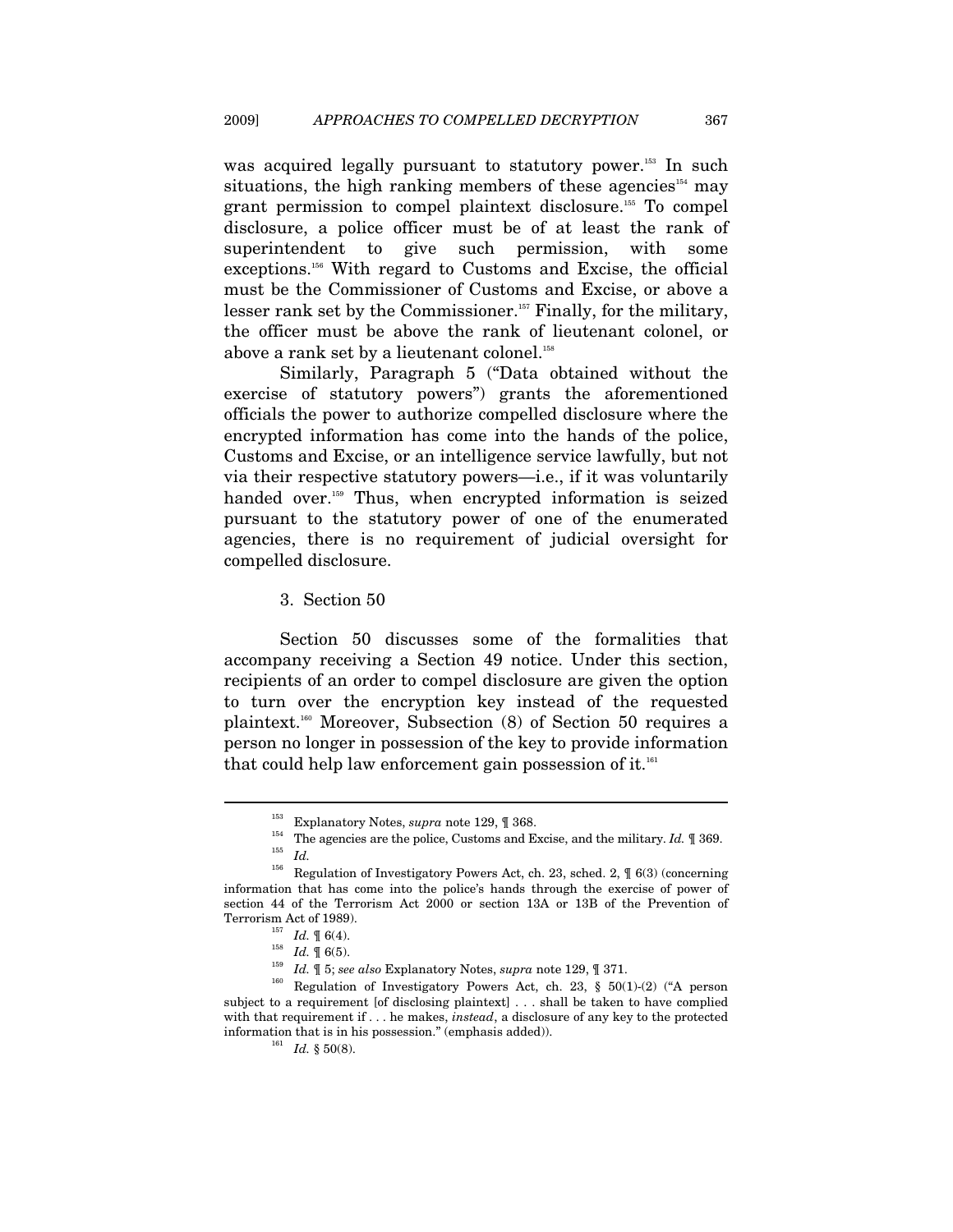## 4. Section 51

Section 51 addresses the situation where the government specifically wants the encryption key, instead of merely the plaintext.<sup>162</sup> In such a case, Section 51 requires that the government satisfy several extra burdens.163 First, a government official may only require disclosure of the actual key when "special circumstances" exist such that the purpose of the disclosure, to get the plaintext, would be defeated without obtaining the actual key.164 Second, the official must balance the imposition of compelling the disclosure of the key against two factors: (1) the risk that other private information, not including that which the government is specifically seeking, may be turned over; and (2) the risk that compelled disclosure might have an adverse effect on the business of the person being compelled.<sup>165</sup>

5. Section 53

In Section 53, RIPA criminalizes failure to comply with these disclosure requirements<sup>166</sup>: it is a crime to "knowingly fail<sup>[]</sup> . . . to make the disclosure required" by a Section 49 notice.167 The punishment resulting from a conviction is up to two years imprisonment, a fine, or both.<sup>168</sup>

There are several affirmative defenses to this crime. First, an individual who fails to comply with a Section 49 notice can demonstrate that he could not have complied with the disclosure requirement in the time required, and that he did comply as soon as it was reasonable to do so.<sup>169</sup> Second, an individual can argue that he was not actually in possession of the key.170 If an individual is able to raise an issue of fact with regard to this second defense, the burden then shifts to the government to prove beyond a reasonable doubt that he does indeed have possession of the key.<sup>171</sup> Thus, the government can

 $\frac{162}{163}$  *Id.* § 51.<br>  $\frac{164}{164}$  *II* 8 51.

<sup>&</sup>lt;sup>164</sup> *Id.* § 51(4).<br>
<sup>165</sup> *Id.* § 51(5)(b).<br>
<sup>166</sup> *Id.* § 53-54.<br> *Id.* § 53(1).<br>
<sup>168</sup> *Id.* § 53(5)(a).<br>
<sup>168</sup> *Id.* § 53(5)(a).<br>
<sup>169</sup> *Id.* § 53(4); *see also* Explanatory Notes, *supra* note 129, ¶ 283.<br>
<sup>170</sup> Reg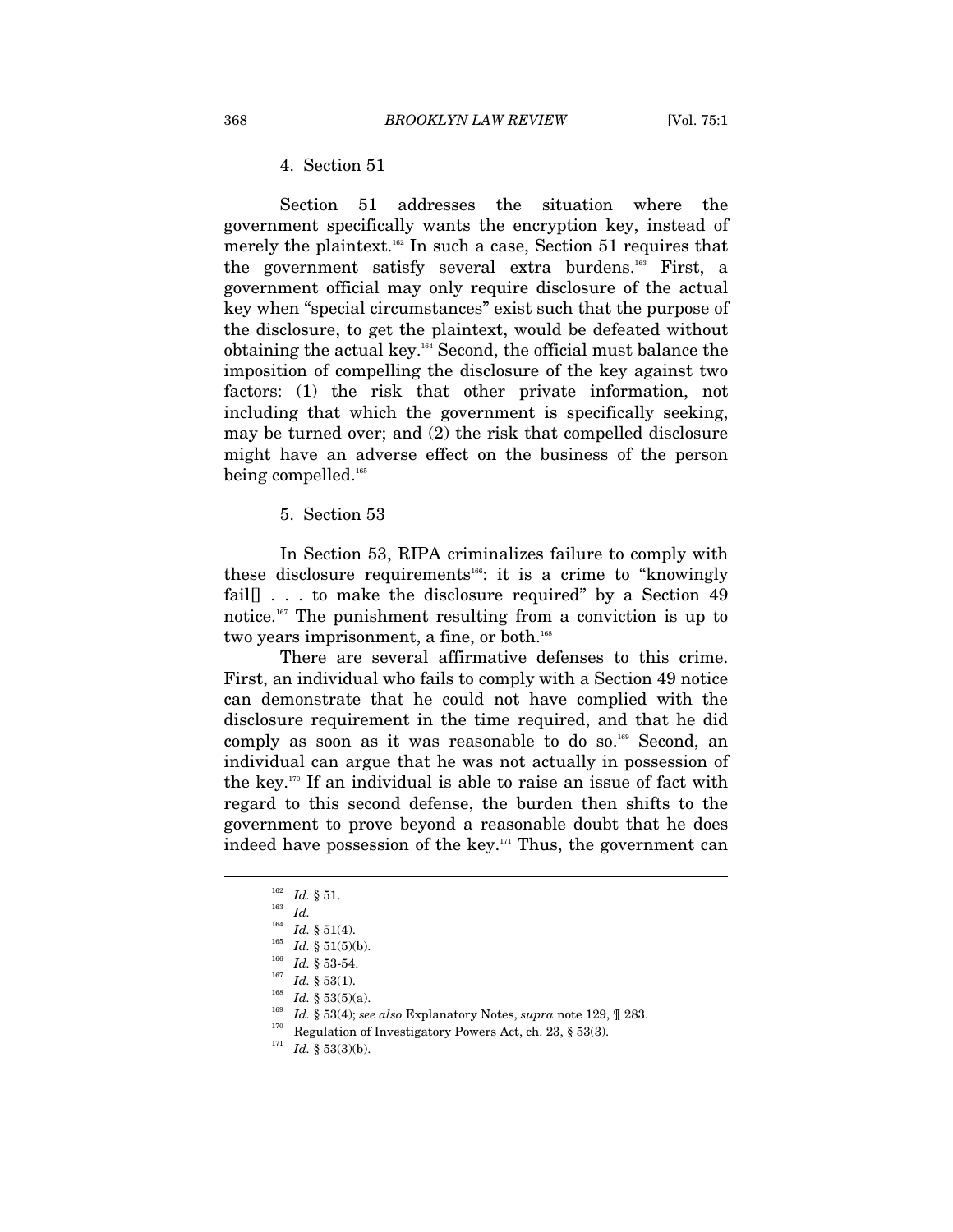only prosecute under Section 53 if it has successfully proven beyond a reasonable doubt that the accused is in possession of the encryption key.<sup>172</sup>

6. Section 54

Under Section 54, RIPA also criminalizes "tipping off."173 This refers to the notion that, in some situations, a Section 49 notice will include a requirement that the recipient of the notice keep its delivery and its contents secret.<sup>174</sup> A Section 49 notice may contain such a secrecy requirement only when the encrypted information has come into the possession of the police "by means which it is reasonable, in order to maintain the effectiveness of any investigation . . . , or in the interests of the safety or well-being of any person, to keep secret from a particular person."175 Therefore, where the authorities can articulate a reason why their investigation would be hampered by disclosing the fact that they had served a Section 49 notice, they can include what amounts to a gag order.<sup>176</sup> When the recipient of such a Section 49 notice "tips off" another person to the fact that he received the notice, or discloses the contents of the notice to another person, he can be subject to criminal liability.177 A person convicted of this "tipping off" offense will be subject to "imprisonment for a term not exceeding five years or to a fine, or to both."178

Section 54 also includes a number of affirmative defenses. These include: when the tipping off was the result of software which automatically informed other people that the encryption key was compromised, $179$  when the disclosure is made to legal counsel in a conversation about one's options under Part III of RIPA,<sup>180</sup> when the disclosure is made to persons within an organization so that they can comply with

<sup>172</sup> *Id.* § 53.<br>
173 *Id.* § 54 (Eng.); *see also* Explanatory Notes, *supra* note 129, ¶ 285.<br>
174 Regulation of Investigatory Powers Act, ch. 23, § 54(1).<br>
175 *Id.* § 54(3).<br>
175 *Id.* 

<sup>177</sup> *Id.* § 54(4). 178 *Id.* § 54(4)(a). 179 *Id.* § 54(5). 180 *Id.* § 54(6)-(7).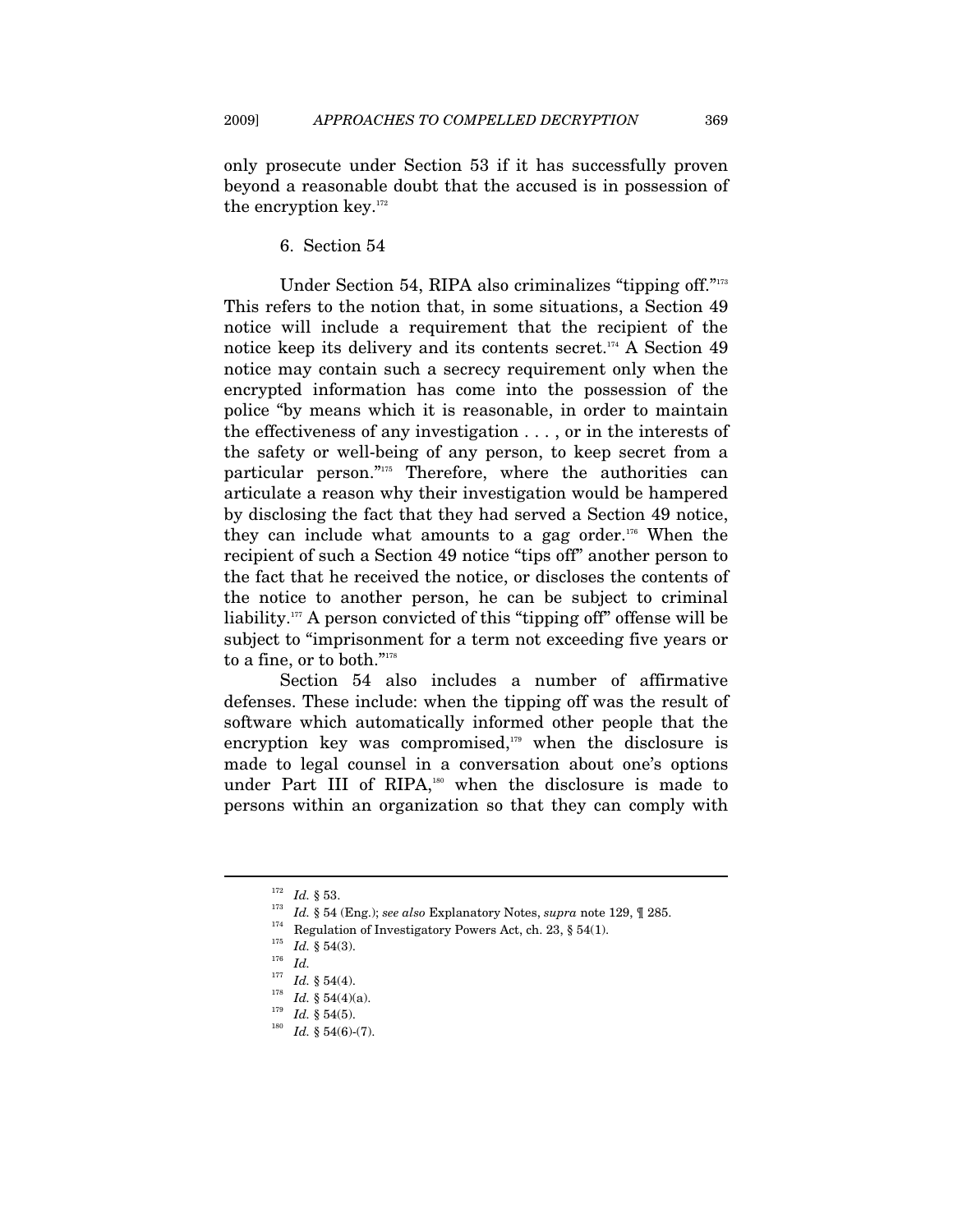the notice,<sup>181</sup> and when a person is told about a notice but does not know that there was a secrecy requirement.<sup>182</sup>

In contrast to the prospective American system, officers of the British government are thus empowered to compel decryption without so much as prior approval of a member of the judiciary. This system lends a powerful tool in the burgeoning war against modern criminals.

### IV. CRITICISMS AND A MIDDLE GROUND

America and Great Britain have approached the dilemma posed by powerful encryption in vastly different manners. Each resides at one end of a continuum between providing adequate protection of civil rights and ensuring the effectiveness of law enforcement. The American approach favors the protection of civil liberties, while the British approach favors law enforcement interests. Ultimately though, each method is fraught with unique problems. Accordingly, America should seek to adopt a suitable middle ground that draws upon the strengths, and avoids the weaknesses, of both approaches.

#### *A. Criticisms of the American and British Approaches*

The major problem with the American approach, as exemplified by *Boucher*, is that the government's power to investigate and prosecute crimes, especially those of a technological nature, will be significantly hampered if criminals are able to hide their activities behind a virtually unbreakable wall of encryption. $183$  It is easy to imagine nightmare scenarios in which law enforcement efforts are thwarted by criminals utilizing powerful encryption. In her testimony before the House of Representatives, then U.S. Attorney General Janet Reno described three such hypothetical situations: terrorists seeking to detonate a bomb in a major city using encrypted communications, a child abuser and distributor of child pornography encrypting photographs so as to hide them from law enforcement, and a computer hacker stealing personal financial data and then encrypting his hard

<sup>&</sup>lt;sup>181</sup> *Id.* § 54(9).<br><sup>182</sup> *Id.* § 54(10).<br><sup>183</sup> *See supra* text accompanying note 5.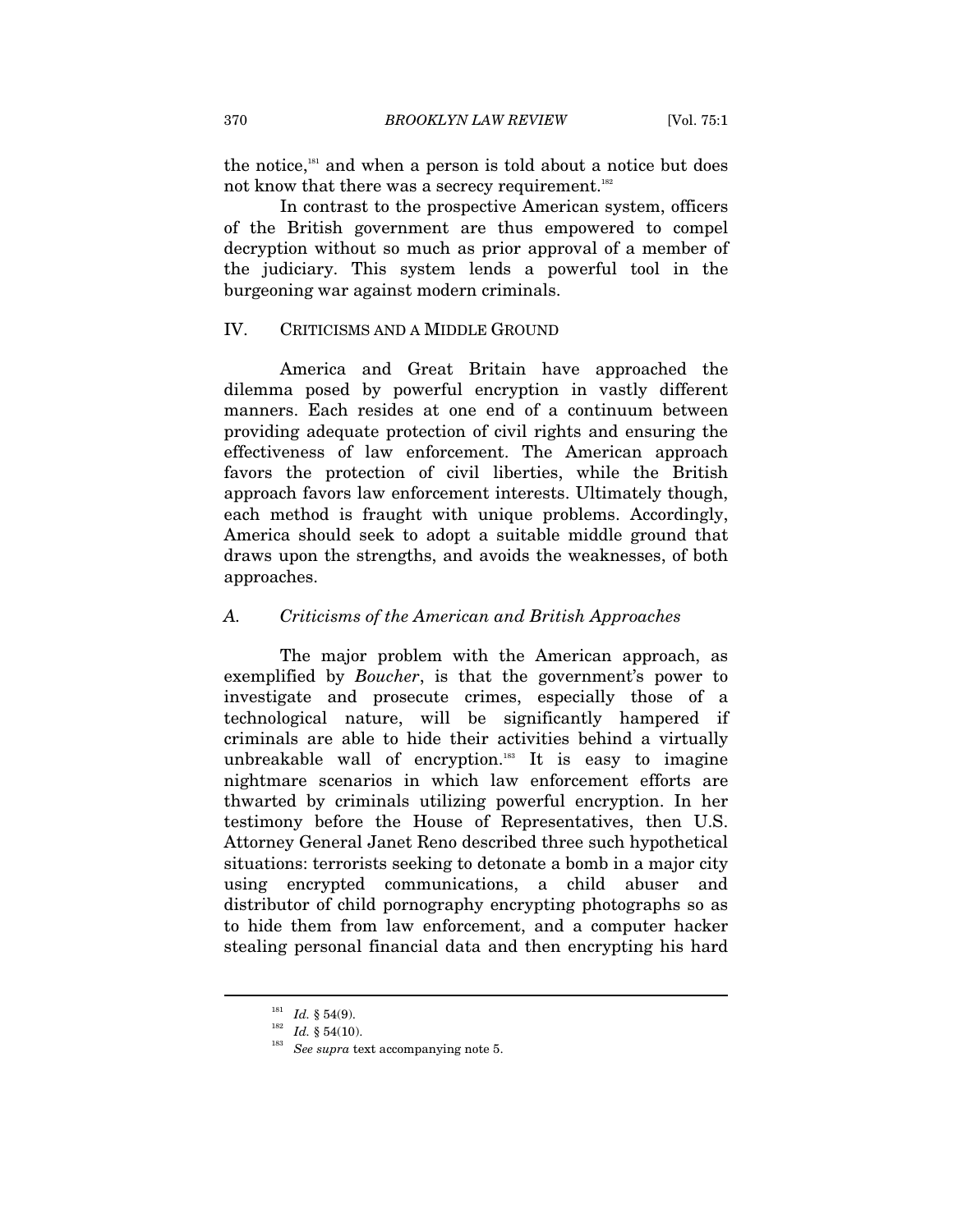drive so as to avoid detection and prosecution.<sup>184</sup> In each of these scenarios, the consequences to the public would be dire if the government were unable to access the information it needed.

The principal problem with the American approach is that, in the face of widespread encryption, the government might be severely hindered in its efforts to investigate and prosecute criminal activity. Despite the notion that there are some testimonial aspects implicated in forced decryption, affording sweeping Fifth Amendment protection to such actions would be impractical because of the possibility that prosecutions could grind to a halt as a result of widespread encryption. Moreover, leaving the issue solely to the judiciary might create uncertainty because the rules pertaining to compelled decryption could develop in different fashions and at different paces in the various jurisdictions confronting the issue. This would be detrimental as legitimate users of encryption, such as travelling businesspersons would be forced to alter their data protection strategies depending on in which jurisdiction they were located.

The British approach, while accounting for the law enforcement related problems of the American approach, is fraught with problems of its own. Most fundamentally, in an attempt to prevent criminals from being able to hide their activities behind a wall of encryption, RIPA does not provide adequate provisions for the protection of civil liberties.<sup>185</sup> Ultimately, there is very little in the way of safeguards standing between the government and the encrypted files it seeks. For example, it is not even always necessary to gain judicial approval before a Section 49 notice is sent, as frequently the approval of a high ranking police, Customs and Excise, or military official will suffice.<sup>186</sup> According to one commentator, RIPA is a "sledgehammer law designed to

<sup>&</sup>lt;sup>184</sup> Security and Freedom Through Encryption (SAFE) Act: Hearing on H.R. *850 Before the H. Armed Servs. Comm.*, 106th Cong. (1999) (statement of Janet Reno, Att'y Gen. of the United States), *available at* http://www.usdoj.gov/archive/ag/testimony

<sup>/1999/</sup>agarmed071399.htm. 185 *See Police Decryption Powers Flawed*, BBC NEWS, Aug. 15, 2006, http://news.bbc.co.uk/2/hi/technology/4794383.stm; *RIPA Could Be Challenged on Human Rights*, OUT-LAW.COM, Jan. 24, 2008, http://www.out-law.com//default.aspx? page=8826. <br><sup>186</sup> Kirk, *supra* note 122 ("A Section 49 request must . . . be approved by a

judicial authority, chief of police, the customs and excise commissioner or a person ranking higher than a brigadier or equivalent."); *supra* Part III.B.2.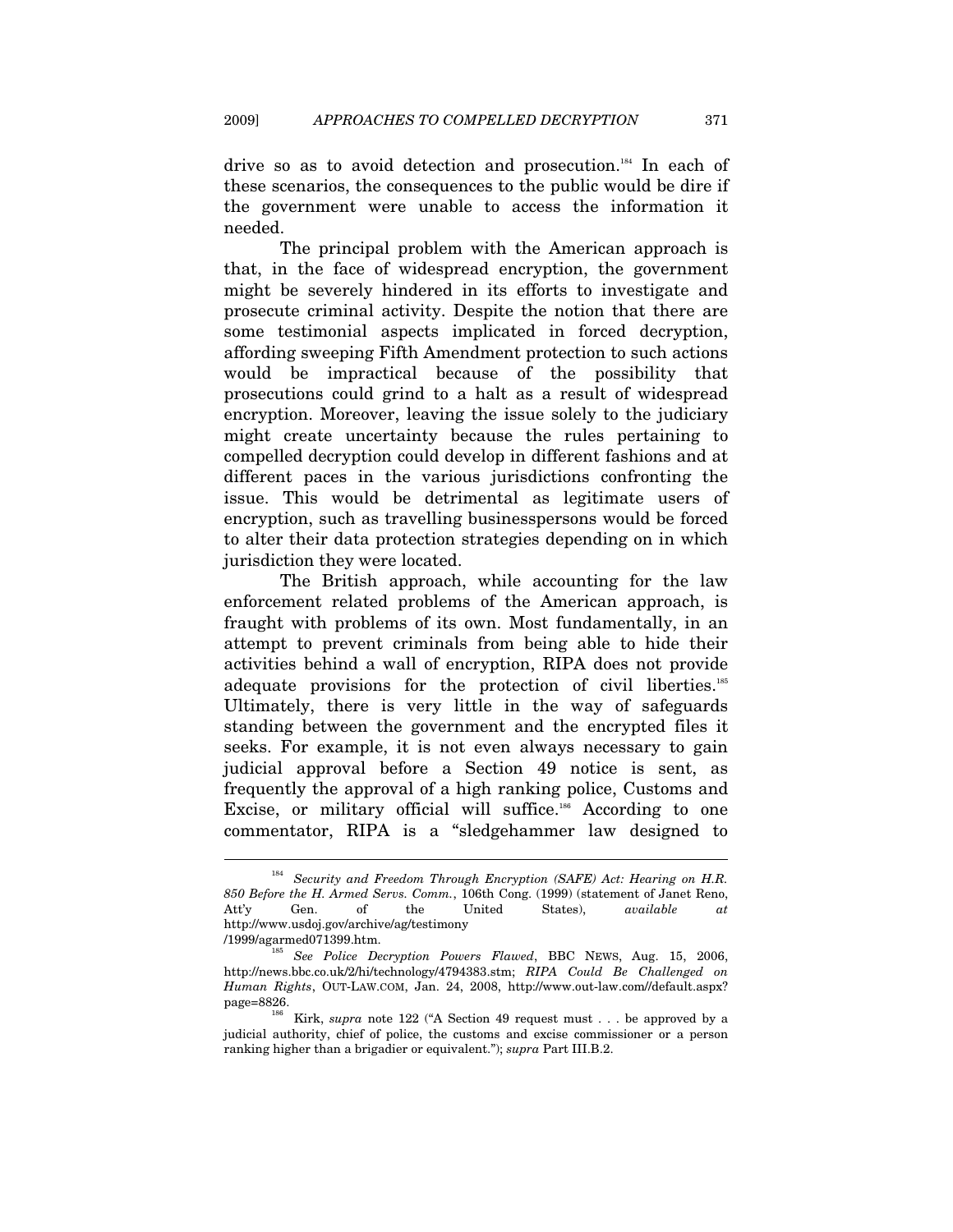support security services at the expense of civil liberties which are taken for granted in most of the western world."187 This commentator continues that "Britain does not join the best company with [RIPA]—other places to have similar laws include Russia and Malaysia."188

A further problem with the British approach is the inclusion of the gag order provision. Such orders are reminiscent of the unsuccessful National Security Letters ("NSLs") which were authorized by the USA PATRIOT Act.189 NSLs are administrative subpoenas issued by certain governmental agencies which require no probable cause or judicial oversight.<sup>190</sup> They also contained a gag order provision similar to Section 54 of RIPA, which forbids the recipient of the NSL from disclosing to anyone that he received it.<sup>191</sup> The gag order provision was held unconstitutional by a judge in the Southern District of New York as violative of the First Amendment.<sup>192</sup> The statute was partially amended by Congress in response to this decision and still it was held unconstitutional by the same district judge on remand from the Second Circuit.<sup>193</sup> There was also massive popular outcry in America against the NSL gag orders on civil rights grounds.<sup>194</sup> Considering the controversy surrounding the NSL gag orders, one could imagine that an analogous gag order section in a potential American compelled decryption statute would be met with similar dissent.

RIPA has also faced stiff criticism from those who fear it will hurt e-commerce in Great Britain. Their concern is that RIPA will drive technology-centered companies out of Great Britain and into countries with more legal protections for

<sup>&</sup>lt;sup>187</sup> Nick McIntosh, *Curbing our Right to Online Freedom*, GUARDIAN, Apr. 18, 2001, http://www.guardian.co.uk/technology/2001/apr/18/news.childprotection/. 188 *Id.*

<sup>189</sup> Doe v. Gonzales, 500 F. Supp. 2d 379, 385 (S.D.N.Y. 2007), *aff'd in part, rev'd in part sub nom.*, Doe v. Mukasey, 549 F.3d 86, 864 (2d. Cir. 2008).<br><sup>190</sup> Press Release, Fed. Bureau of Investigation, Frequently Asked Questions:

National Security Letters, *available at* http://www.fbi.gov/pressrel/pressrel07/ nsl\_faqs030907.htm (last visited Sept. 8, 2009).<br>
Electronic Communications Privacy Act of 1986 (ECPA), 18 U.S.C. § 2709 (2006).<br>
<sup>192</sup> Doe v. Ashcroft, 334 F. Supp. 2d 471, 526-27 (S.D.N.Y. 2004).<br>
<sup>193</sup> Doe v. Gonzales,

Mar. 23, 2007, at A17; Press Release, Electronic Frontier Foundation, EFF Urges Court to Rule National Security Letters Unconstitutional, Mar. 20, 2008, http://www.eff.org/press/archives/2008/03/20; *Challenge to the "National Security Letter" Authority*, ACLU, *available at* http://www.aclu.org/safefree/patriot/17458res 20040929.html (last visited June 13, 2009).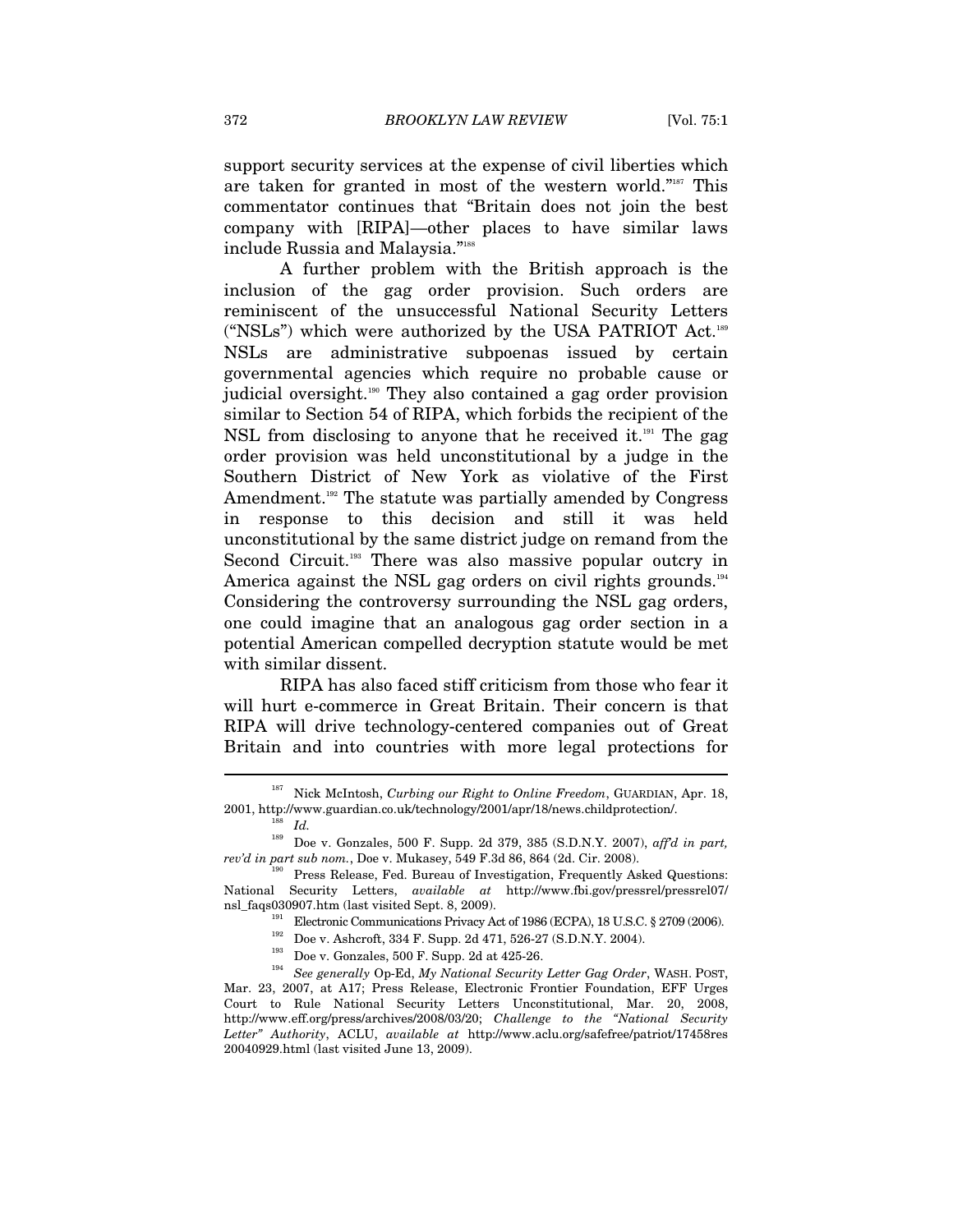encryption.195 In fact, after the passage of RIPA, Ireland passed a law which specifically made it clear that the Irish government would not be permitted to compel key disclosure.196 An independent report prepared for the British Chambers of Commerce on the economic impact of RIPA stated:

As it stands, RIP[A] is likely to create a legal environment which will inhibit investment, impede the evolution of e-commerce, impose direct and indirect costs on business and the consumer, diminish overall trust in e-commerce, disrupt business-to-business relationships, place UK companies at a competitive disadvantage, and create a range of legal uncertainties that will place a growing number of businesses in a precarious position.<sup>197</sup>

Critics have also criticized the criticized the perverse incentives and harsh operation of the statute. They stress that the purported principal targets of Part III—terrorists and purveyors of child pornography—would likely take the two or five year sentence resulting from nondisclosure rather than face what would assuredly be a much longer sentence if the data was decrypted and their crimes were revealed.<sup>198</sup> Further, critics argue that a person served with a Section 49 notice could legitimately have forgotten the requested encryption key, and could be subject to a two year sentence for nothing more than absentmindedness.<sup>199</sup>

Lastly, a structural problem with RIPA is that there are software programs which foresee the possibility that one could  $\overline{a}$ 

<sup>195</sup> *See* Yeates, *supra* note 10, at 153 ("Substantial apprehension exists in Britain as to whether the RIPA will blunt the growing U.K. e-economy  $\ldots$ . [N]umerous critics bitterly pointed out the contrast between Prime Minister Tony Blair's stated desire to make the U.K. the friendliest place in the world for e-commerce and the perceived negative impact of the RIPA on e-commerce."); *see also* Victor Keegan, Op-Ed, *Internet Monitoring 'Time Bomb' for E-commerce*, THE GUARDIAN, June 13, 2000, http://www.guardian.co.uk/technology/2000/jun/13/freespeech.internet ("[RIPA] will produce one of the most draconian regimes in the world driving ecommerce to safer havens like Ireland and most countries in Europe.").

<sup>196</sup> *See* Yeates, *supra* note 10, at 153. The Irish Electric Commerce Bill states, "Nothing in this Act shall be construed as requiring the disclosure or enabling the seizure of unique data, such as codes, passwords, algorithms, private cryptographic keys, or other data, that may be necessary to render information or an electronic communication intelligible." Electronic Commerce Act, 2000 (Act No. 27/2000) § 28 (Ir.)

*available at* http://www.irishstatutebook.ie/2000/en/act/pub/0027/sec0028.html.<br><sup>197</sup> BRITISH CHAMBERS OF COMMERCE, THE ECONOMIC IMPACT OF THE REGULATION OF INVESTIGATORY POWERS BILL (2000).

<sup>&</sup>lt;sup>8</sup> Julian Glover & Patrick Barkham, *The RIP Act*, THE GUARDIAN, Oct. 24, 2000, *available at* http://www.guardian.co.uk/world/2000/oct/24/qanda ("[D]rug smugglers and paedophiles [sic] would happily settle for a two-year prison sentence rather than face far harsher penalties for being found guilty of the crime they are suspected of.").<br> $Id.$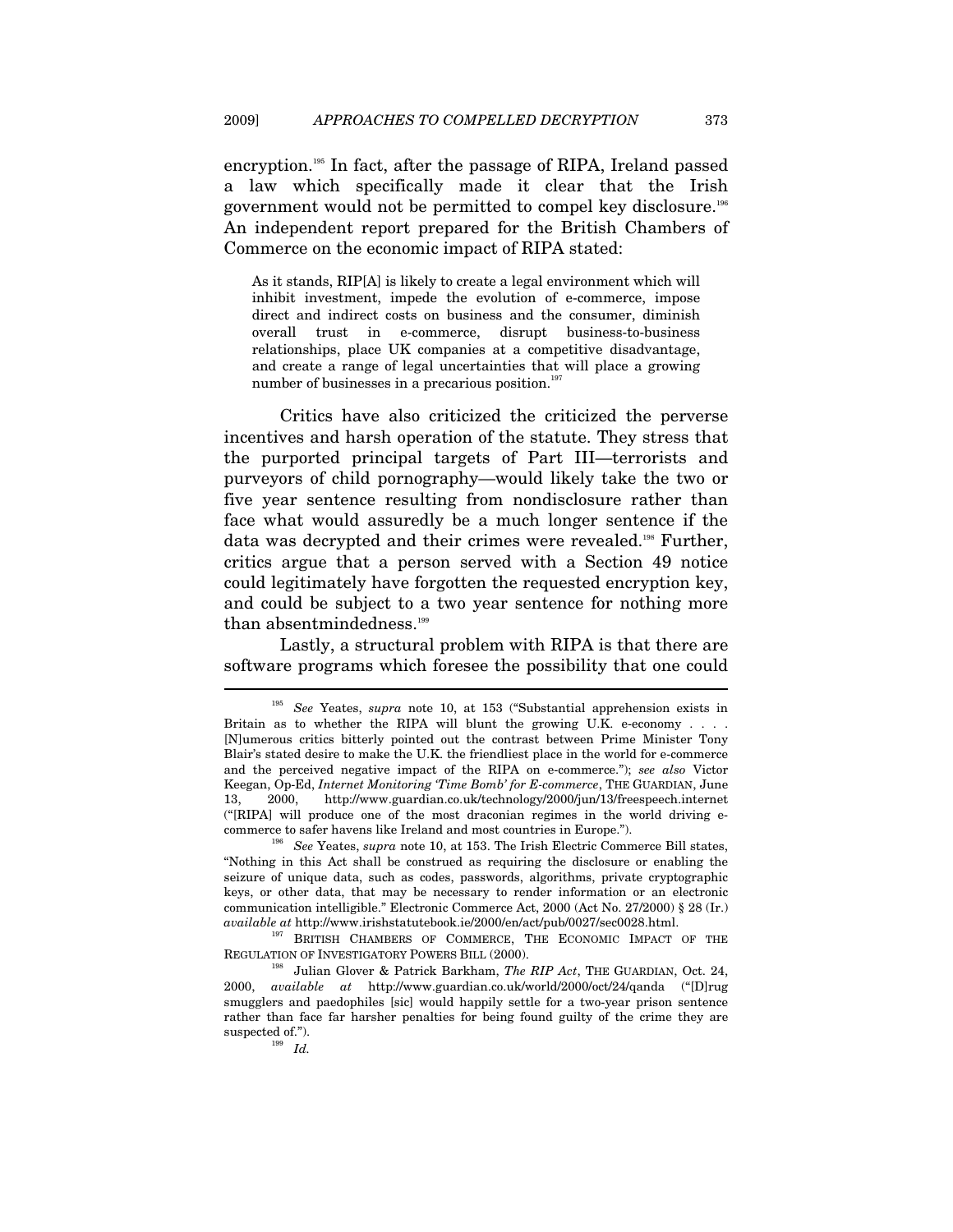be forced to turn over a password and plan for this eventuality by allowing one to create a false "secret" location that is accessed by a dummy password. TrueCrypt, one such encryption software program, has a function which allows a user to set up a section of the encrypted portion of a hard drive that contains some files, but not the ones actually meant to be kept secret.<sup>200</sup> A different password or passphrase accesses this false drive and TrueCrypt recommends that the user store some files in this section that appear sensitive but that can become public.201 Under such a set-up, when compelled, the user can give the authorities the password to this false location. This allows him to seemingly comply with the compulsion order, but still keep his real secret files hidden.<sup>202</sup>

### *B. Middle Ground*

To alleviate these problems, America must seek a middle ground between the current American approach and the British approach. Such a middle ground would be well served by incorporating the unique strengths of each approach, and avoiding some of their pitfalls.

Leaving the issue solely to the judiciary on a case by case basis would likely create uncertainty and leave the government ill-equipped to gain the plaintext they need to prosecute violations of the law. Because of this, a statutory solution is needed, and a bill should be passed that creates a standardized procedure that government agents must follow in order to get an order compelling decryption. The American government's response to wiretapping is instructive, for wiretapping similarly involved the intersection of constitutional protections and modern technology. Fourth Amendment issues raised by wiretapping were initially handled by the judiciary; first in *Olmstead v. United States*,<sup>203</sup>

 $\overline{\phantom{a}}$ 

 $^{200}$   $\,$   $\,$  See  $\,$  TrueCrypt, Hidden Volume, http://www.truecrypt.org/hiddenvolume (last visited Aug. 30, 2009).

 $\frac{1}{201}$  *Id.* ("[Y]ou should copy some sensitive-looking files that you actually do NOT want to hide. These files will be there for anyone who would force you to hand over the password.").<br><sup>202</sup> *Id.* ("[I]t is impossible to prove whether there is a hidden volume within it

or not, because free space on *any* TrueCrypt volume is always filled with random data when the volume is created and no part of the (dismounted) hidden volume can be distinguished from random data." (emphasis added)). <sup>203</sup> 277 U.S. 438 (1928) (Court held wiretapping did not violate the Fourth

Amendment because they were reluctant to expand Fourth Amendment protections beyond the literal language of the text).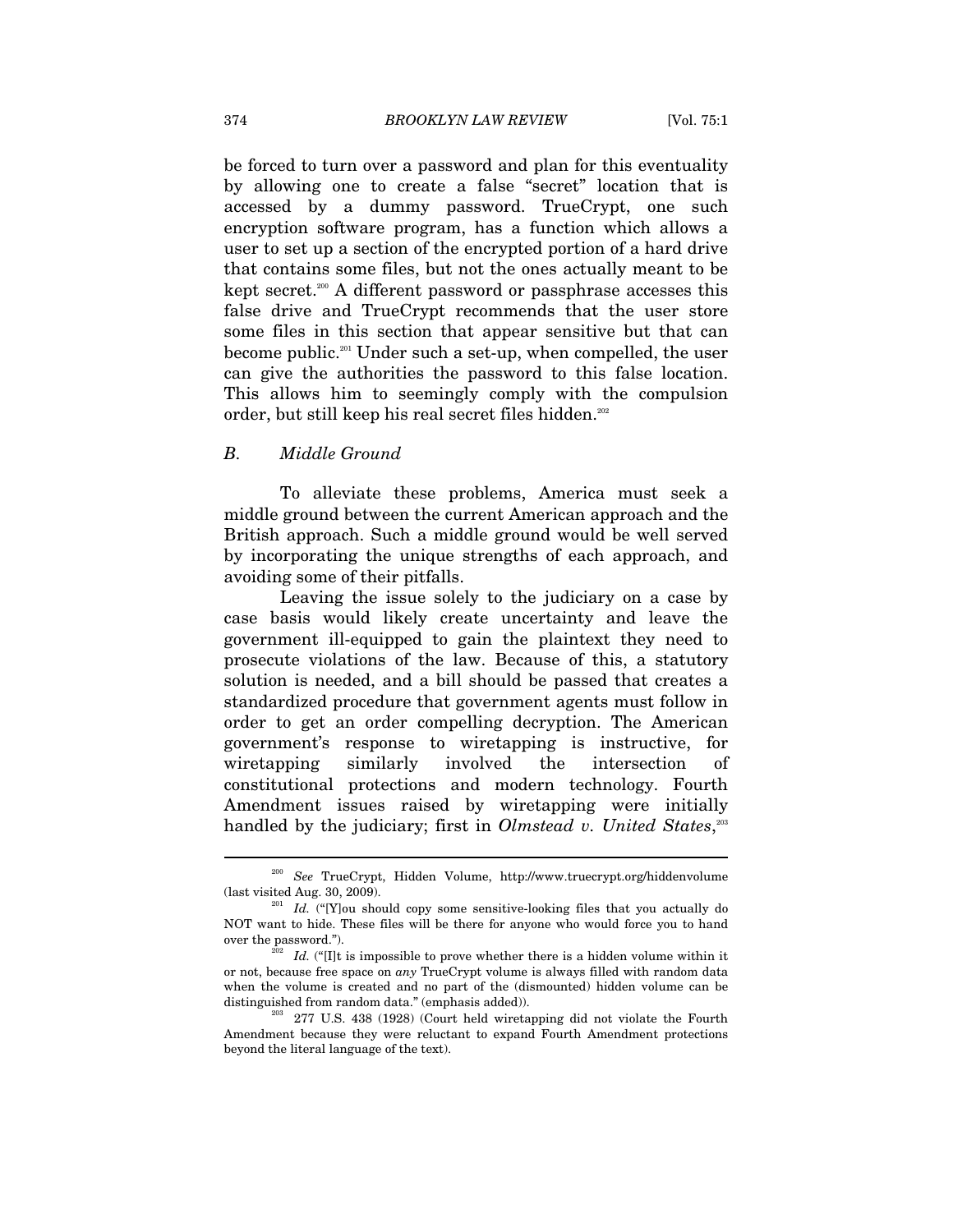and later in *Katz v. United States*<sup>204</sup>. Then, in 1968, Congress passed the Omnibus Crime Control and Safe Streets Act of 1968 ("Omnibus Crime Control Act"), which functionally took the wiretapping issue out of the hands of the judiciary.205

This new statute laid out a detailed set of procedures, discussed below, that police must follow in order to be granted permission to run a wiretap.206 From this statute, and the above-discussed experiences of the American and British approaches to compelled decryption, a number of recommendations for a statutory middle ground can be made.

First, there should be an absolute prerequisite of prior approval by a member of the judiciary for the grant of a compelled decryption order. The Omnibus Crime Control Act contains a similar requirement with regards to prior judicial approval for wiretaps.<sup>207</sup> Such a requirement would likely ease some of the criticism that would be leveled at a RIPA-like bill in America.208 Congress should not incorporate the portions of RIPA that allow compelled decryption orders to be authorized by non-judicial actors like high-ranking police, Customs and Excise, and military officers.

Second, Congress would have to account for the fact that the act of being compelled to produce a password or an encryption key can communicate any of the three incriminating *Fisher* elements: the existence of the plaintext, the defendant's control over the plaintext, and the authenticity of the

<sup>204 389</sup> U.S. 347 (1967) (Court overruled *Olmstead* holding that the protections of the Fourth Amendment extended to a government listening device

attached a phone booth because it constituted a search).<br><sup>205</sup> Omnibus Crime Control and Safe Streets Act of 1968, 18 U.S.C. §§ 2510-<br>2522 (2006).

<sup>&</sup>lt;sup>206</sup> *Id.* § 2518. <sup>207</sup> *Id.* § 2518(1) ("Each application for an order authorizing or approving the interception of a wire, oral, or electronic communication under this chapter shall be made in writing upon oath or affirmation to a judge of competent jurisdiction and shall state the applicant's authority to make such application.").<br><sup>208</sup> An example of the American preference for prior judicial approval can be

found in Fourth Amendment jurisprudence regarding search warrants. The Supreme Court has stated its preference for neutral magistrates, and not police officers personally involved in criminal investigations, to issue search warrants. Johnson v. United States, 333 U.S. 10, 14 (1948) (stating a preference for search warrant decisions to be made "by a neutral and detached magistrate instead of being judged by the officer engaged in the often competitive enterprise of ferreting out crime"); *see also* Mark Tran, *RIP Bill and Civil Liberties*, GUARDIAN, June 12, 2000, http://www.guardian.co.uk/world/2000/jun/12/qanda.marktran (quoting British "inventor of the world wide web" Tim Berner-Lee as stating RIPA "would have been thrown out in the US 'in a second'" as it "gives the government great power to abuse personal liberties" and commercial innovation).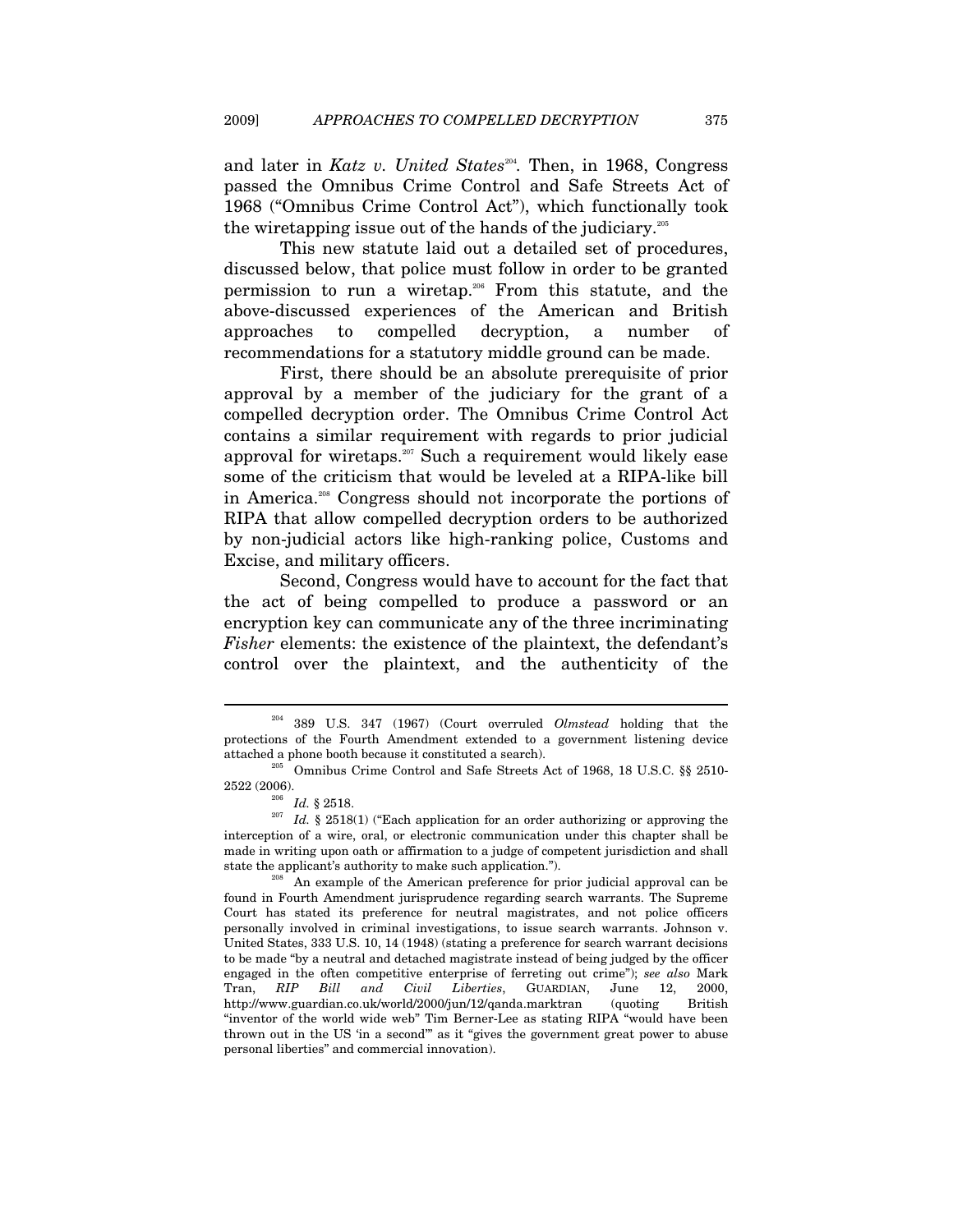plaintext.209 This could be accomplished by requiring, through means unrelated to the defendant's act of producing the password, proof of the existence of the plaintext, proof that the defendant has control of the plaintext, and proof that the plaintext is authentic.210 The standard of proof by which the government would have to prove each of these elements, in keeping with the Omnibus Crime Control  $Act<sub>1</sub><sup>211</sup>$  could be probable cause.

Third, a compelled decryption order should only be available for a certain list of specifically enumerated crimes. Such an approach was taken in the Omnibus Crime Control Act, which limits the types of crimes for which a wiretap may be sought.212 Commensurate with the serious intrusion on privacy, compelled decryption orders should only be available to law enforcement when the serious nature of the crime merits compelled disclosure.

Fourth, for a compelled decryption order, Congress should require that the government agent meet a heavy burden of proof in order to receive judicial approval.<sup>213</sup> In the Omnibus Crime Control Act, the burden of proof typically required is probable cause,<sup>214</sup> and that same level could be applied in a new compelled decryption statute. This burden could function on several fronts. First, the government should prove that the subject of the order is actually in possession of the encryption key or password.215 Second, the government should demonstrate that it has exhausted all other possible methods of obtaining the plaintext short of compelled disclosure.216 Third, the

<sup>211</sup> See 18 U.S.C. § 2518(1)(d). <br><sup>212</sup> *Id.* § 2516(1). <sup>213</sup> This burden could, for example, be proof beyond a reasonable doubt or even

<sup>&</sup>lt;sup>209</sup> See supra text accompanying notes 64-66.<br><sup>210</sup> The idea the government should be required to account for each of the three *Fisher* elements was proposed in an article by Aaron M. Clemens. *See* Clemens, *supra* note 27, at 1. Mr. Clemens recommended that the burden for proving each of these elements should be clear and convincing evidence. *Id.* Notably, this concept rings of the foregone conclusion doctrine in that if the government can already prove the three assertions of *Fisher*, nothing would be gained by compelling disclosure, and any incriminating assertions accompanying the act of production would be a foregone conclusion. See supra text accompanying notes 104-106.

clear and convincing evidence. <sup>214</sup> See 18 U.S.C. § 2518(3). <br><sup>215</sup> Cf. Regulation of Investigatory Powers Act, 2000, ch. 23, § 49(2)(a) (Eng.). RIPA only requires that there by "reasonable grounds" to believe that the person served with the section 49 notice actually be in possession of the key, and a higher standard of proof would be better suited to a new American approach. *Id.*

<sup>216</sup> *Cf*. 18 U.S.C. § 2518(3)(c) (Judge may only authorize wiretap if "normal investigative procedures have been tried and have failed or reasonably appear to be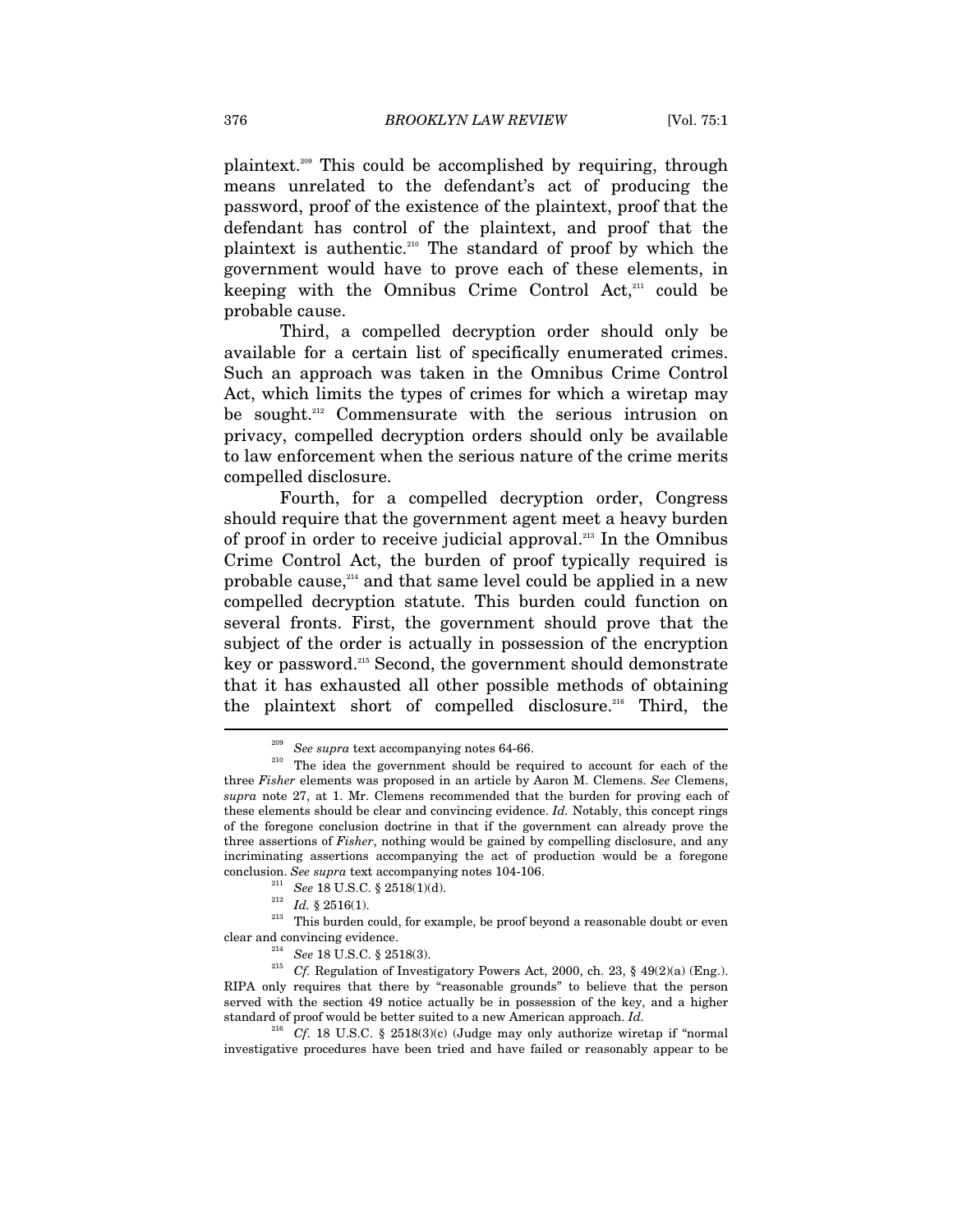government should demonstrate that the plaintext it seeks goes to a material issue of their investigation.217 Lastly, the government should prove that one of the specifically enumerated crimes has been, or is about to be, committed.218

Fifth, it is likely that an equivalent to RIPA's Section 54 gag order would not pass muster in America.219 Based on the controversy surrounding similar provisions related to National Security Letters, any compelled disclosure statute would wisely omit any analogous section.

Sixth, the compelled decryption statute should precisely lay out the technical procedures that must be followed in order to obtain a compelled decryption order. For example, in borrowing from features of the Omnibus Crime Control Act, the statute could require that the application for the compelled decryption order include factual details pertaining to the identity of the suspect, $220$  the physical location and description of the electronic files to be decrypted, $221$  the other methods the police have exhausted to get the plaintext, $222$  and the factual details from the investigation that have led the police to believe that the suspect has committed, or is about to commit, a crime.<sup>223</sup>

#### **CONCLUSION**

 $\overline{a}$ 

As the use of encryption becomes increasingly prevalent, governments will face a growing need to develop a comprehensive and coordinated response to situations where powerful encryption stands between the government and valuable evidence. The responses by Great Britain and America, while entirely different, are uniquely problematic. Nonetheless, the lessons of each, in addition to the Omnibus

unlikely to succeed if tried or to be too dangerous"). RIPA only requires that it not be "reasonably practicable" to acquire the plaintext in another manner. *See* Regulation of Investigatory Powers Act, ch. 23, § 49(2)(d). A higher standard of proof would be better suited to a new statutory approach to compelled decryption.<br><sup>217</sup> This would ensure that compelled decryption orders were only being used

when absolutely necessary for the successful prosecution of a crime.<br><sup>218</sup> *Cf*. 18 U.S.C. § 2518(3)(a) (Judge may only authorize wiretap if there is

<sup>&</sup>quot;probable cause for belief that an individual is committing, has committed, or is about to commit a particular offense").<br>
<sup>219</sup> See *supra* text accompanying notes 189-194.<br>
<sup>220</sup> 18 U.S.C. § 2518(1)(b).<br>
<sup>221</sup> *Id.* <sup>222</sup> *Id.* § 2518(1)(c).

 $^{223}$   $\,$   $\! Id.$   $\,$   $\!\!\!$   $\!\!\!$   $\!\!\!$   $\!\!\!$   $\! 2518(1)(\mbox{b}).$